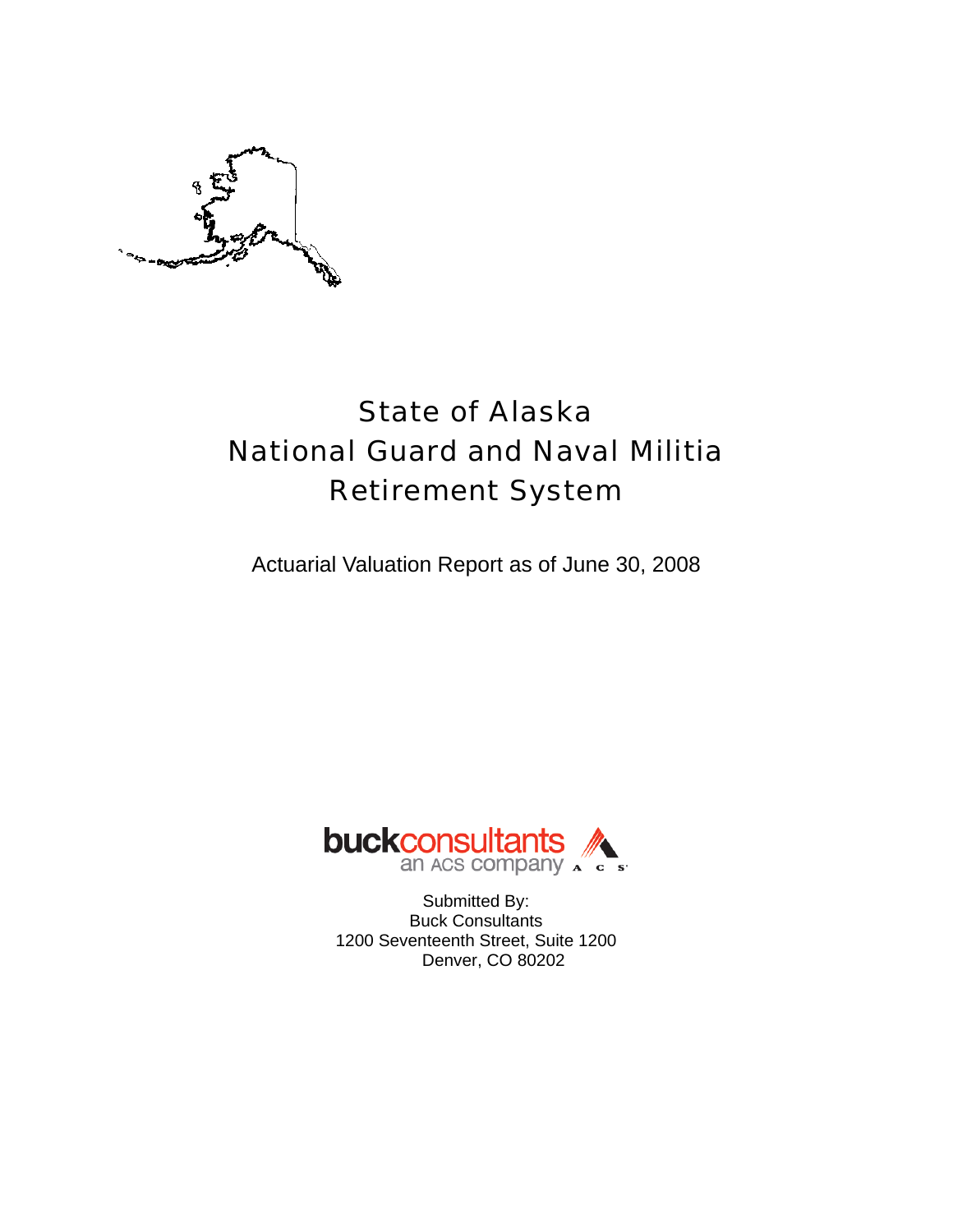

October 5, 2009

State of Alaska The Alaska Retirement Management Board The Department of Revenue, Treasury Division The Department of Administration, Division of Retirement and Benefits P.O. Box 110203 Juneau, AK 99811-0203

Dear Members of The Alaska Retirement Management Board, The Department of Revenue, and The Department of Administration:

#### **Actuarial Certification**

The bi-annual actuarial valuation required for the State of Alaska National Guard and Naval Militia Retirement System has been prepared as of June 30, 2008 by Buck Consultants. The purposes of the report include:

- (1) a presentation of the valuation results of the System as of June 30, 2008;
- (2) a determination of the appropriate contribution rate for the System which will be applied for the fiscal year ending June 30, 2011; and
- (3) the provision of reporting and disclosure information for financial statements, governmental agencies, and other interested parties.

The following schedules that we have prepared are included in this report:

- (1) Summary of actuarial assumptions and methods (Section 3.5)
- (2) Schedule of employer contributions (Section 2.1)
- (3) Schedule of funding progress (Section 2.2)

In preparing this valuation, we have employed generally accepted actuarial methods and assumptions, in conjunction with employee data provided to us by the Division of Retirement and Benefits and financial information provided in the financial statements audited by KPMG LLP, to determine a sound value for the System liability. The employee data has not been audited, but it has been reviewed and found to be consistent, both internally and with prior valuation's data.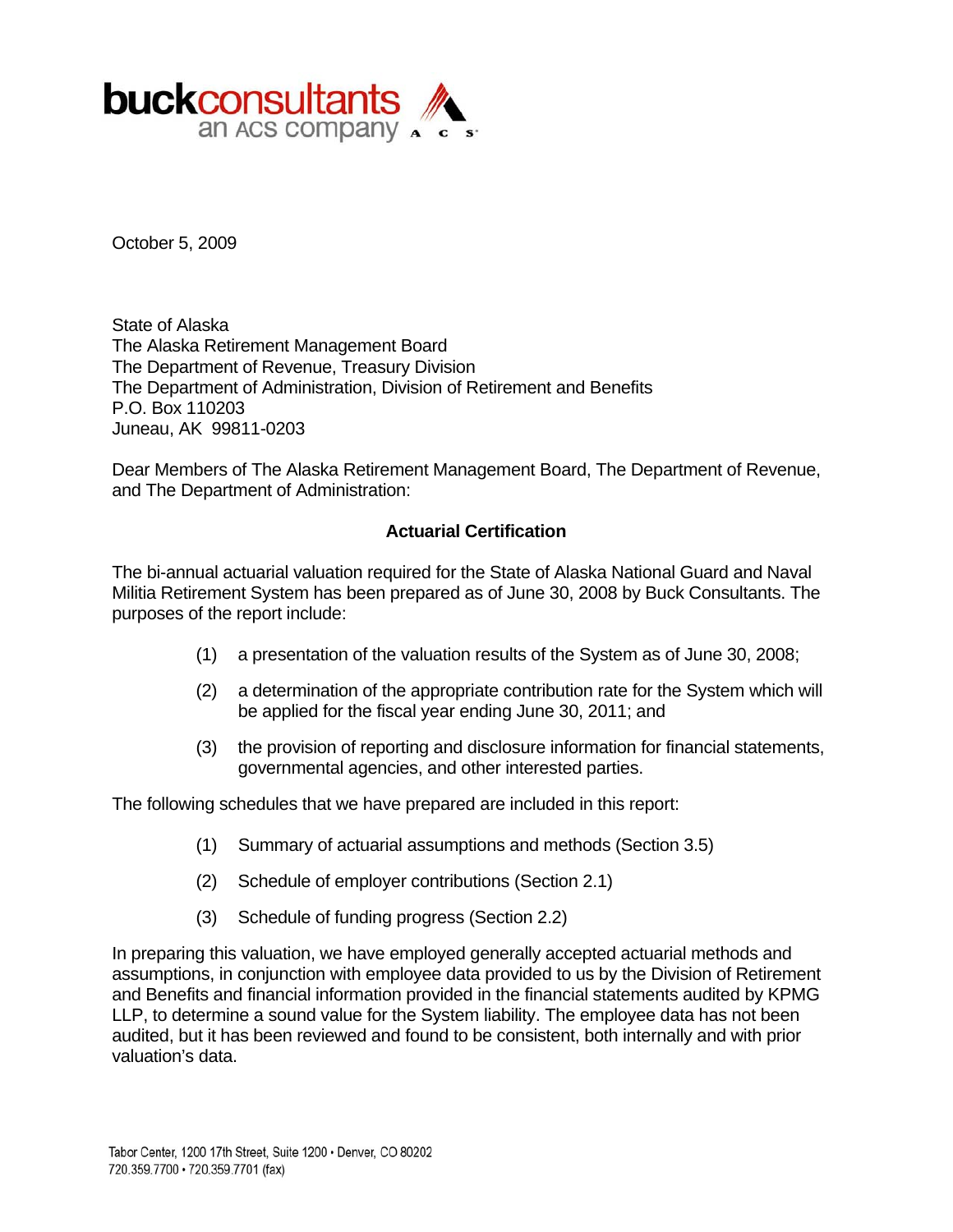The contribution requirements reflect the cost of benefits accruing in FY09 and FY10 and an amortization as a level dollar amount of the initial unfunded accrued liability and subsequent gains/losses over a period of 20 years less average military service of active members. The amortization period is set by the Alaska Retirement Management Board (Board). Contribution levels are recommended by the Actuary and adopted by the Board each year.

A summary of the actuarial assumptions and methods is presented in Section 3.5 of this report. The assumptions, when applied in combination, fairly represent past and anticipated future experience of the System.

Future contribution requirements may differ from those determined in the valuation because of:

- (1) differences between actual experience and anticipated experience based on the assumptions;
- (2) changes in actuarial assumptions or methods;
- (3) changes in statutory provisions; or
- (4) differences between the contribution amounts determined by the valuation and those adopted by the Board.

This report does not take into account broad declines in U.S. equity and bond prices that have occurred after the valuation date. Taking these into account would have significantly reduced the market and actuarial value of assets shown. The effect of these on any funded ratios and on the final funding calculations is not known. System funding and accounting rules generally prohibit reflection of changes in assets and underlying economic conditions that occur after the measurement date.

The undersigned are members of the American Academy of Actuaries and the Society of Actuaries, are fully qualified to provide actuarial services to the State of Alaska, and are available to answer questions regarding this report.

We believe that the assumptions and methods used for funding purposes and for the disclosures presented in this report satisfy the parameter requirements set forth in the Government Accounting Standards Board (GASB) Statement No. 25.

We believe that this report conforms with the requirements of the Alaska statutes, and where applicable, other federal and accounting laws, regulations and rules, as well as generally accepted actuarial principles and practices.

Sincerely,

David H. Slaskinsky

Principal, Consulting Actuary **Director, Consulting Actuary** 

minuum#

David H. Slishinsky, ASA, EA, MAAA Michelle Reding DeLange, FSA, EA, MAAA

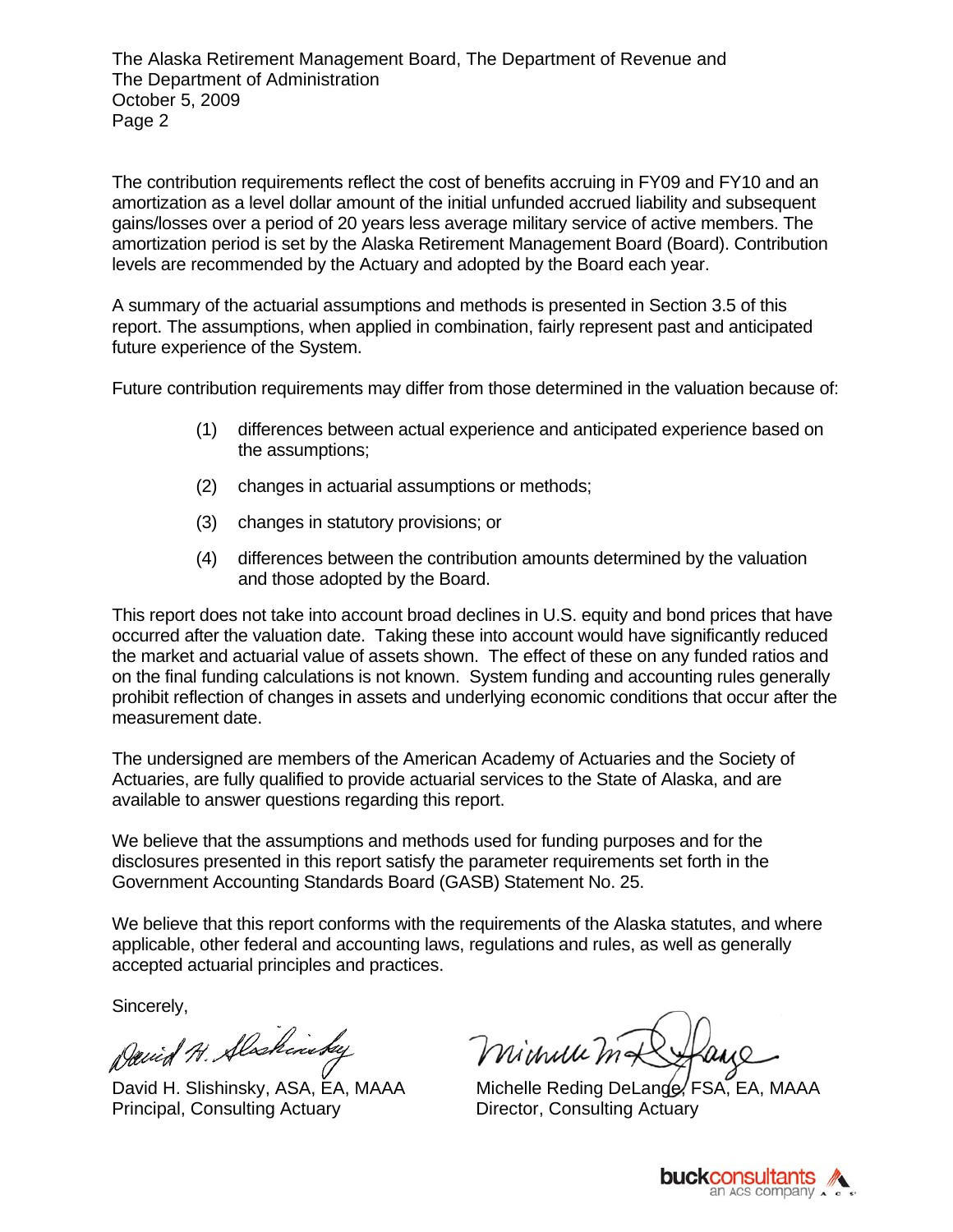# **Contents**

| Section 1:                                                |                                                                         |  |
|-----------------------------------------------------------|-------------------------------------------------------------------------|--|
| 1.1(a)                                                    |                                                                         |  |
| 1.1(b)<br>1.1(c)                                          |                                                                         |  |
| 1.2<br>1.3                                                |                                                                         |  |
| 1.4                                                       |                                                                         |  |
| Section 2:                                                |                                                                         |  |
| 2.1                                                       |                                                                         |  |
| 2.2<br>2.3                                                |                                                                         |  |
| Section 3:                                                |                                                                         |  |
| 3.1<br>3.2<br>3.3<br>3.4(a)<br>3.4(b)<br>3.4(c)<br>3.4(d) | Changes in System Participation from June 30, 2006 to June 30, 2008  17 |  |
| 3.5                                                       |                                                                         |  |



P:\admin\alaska\2009\rpt063008-NGNMRS FINAL.doc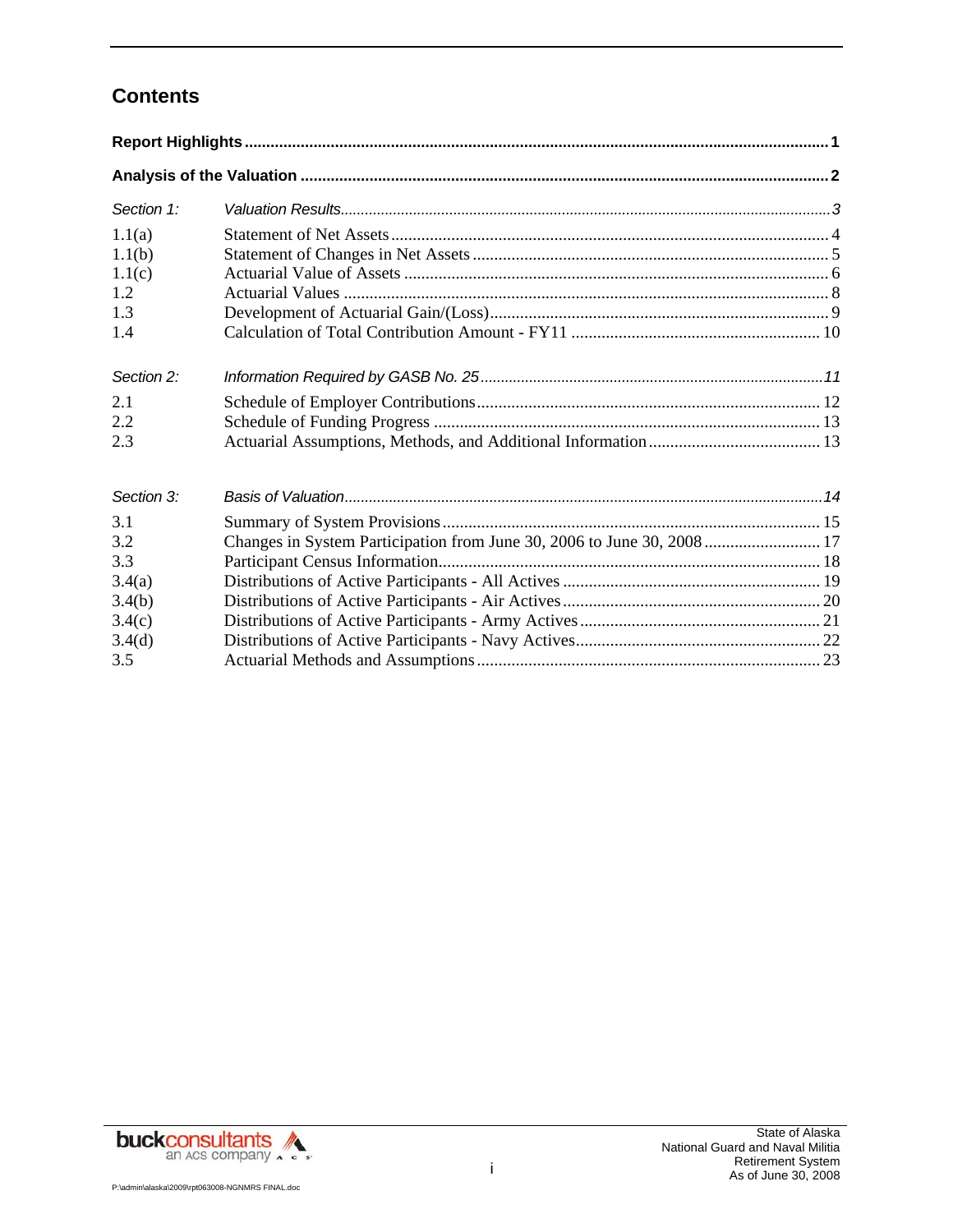### **Report Highlights**

This report has been prepared by Buck Consultants for the State of Alaska National Guard and Naval Militia Retirement System to:

- 1. present the results of a valuation of the State of Alaska National Guard and Naval Militia Retirement System as of June 30, 2008;
- 2. determine the contribution rate for the System for Fiscal Year 2011;
- 3. provide reporting and disclosure information for financial statements, governmental agencies, and other interested parties.

The report is divided into three sections. Section 1 contains the results of the valuation. It includes a development of assets during the 2007 and 2008 fiscal years, the current annual costs and reporting and disclosure information.

Section 2 contains disclosure information required by GASB No. 25. It contains schedules of employer contributions and funding progress.

Section 3 describes the basis of the valuation. It summarizes the System provisions, provides information relating to the System's participants, and describes the funding methods and actuarial assumptions used in determining liabilities and costs.

The principal results are as follows:

| <b>Funding Status as of June 30</b>     | 2006             | 2008             |
|-----------------------------------------|------------------|------------------|
| <b>Valuation Assets</b>                 | \$<br>15,587,569 | \$<br>28,370,756 |
| <b>Accrued Liability</b><br>2.          | 25,457,589       | 28,904,645       |
| Funding Ratio, $(1) \div (2)$<br>3.     | 61.2%            | 98.2%            |
|                                         |                  |                  |
|                                         |                  |                  |
| <b>Recommended Contribution Amounts</b> | <b>FY09</b>      | <b>FY11</b>      |
| Normal Cost                             | \$<br>750,758    | \$<br>744,154    |
| 2. Past Service Cost                    | 1,722,524        | 84,175           |
| Expense Load<br>3.                      | 0                | 137,000          |

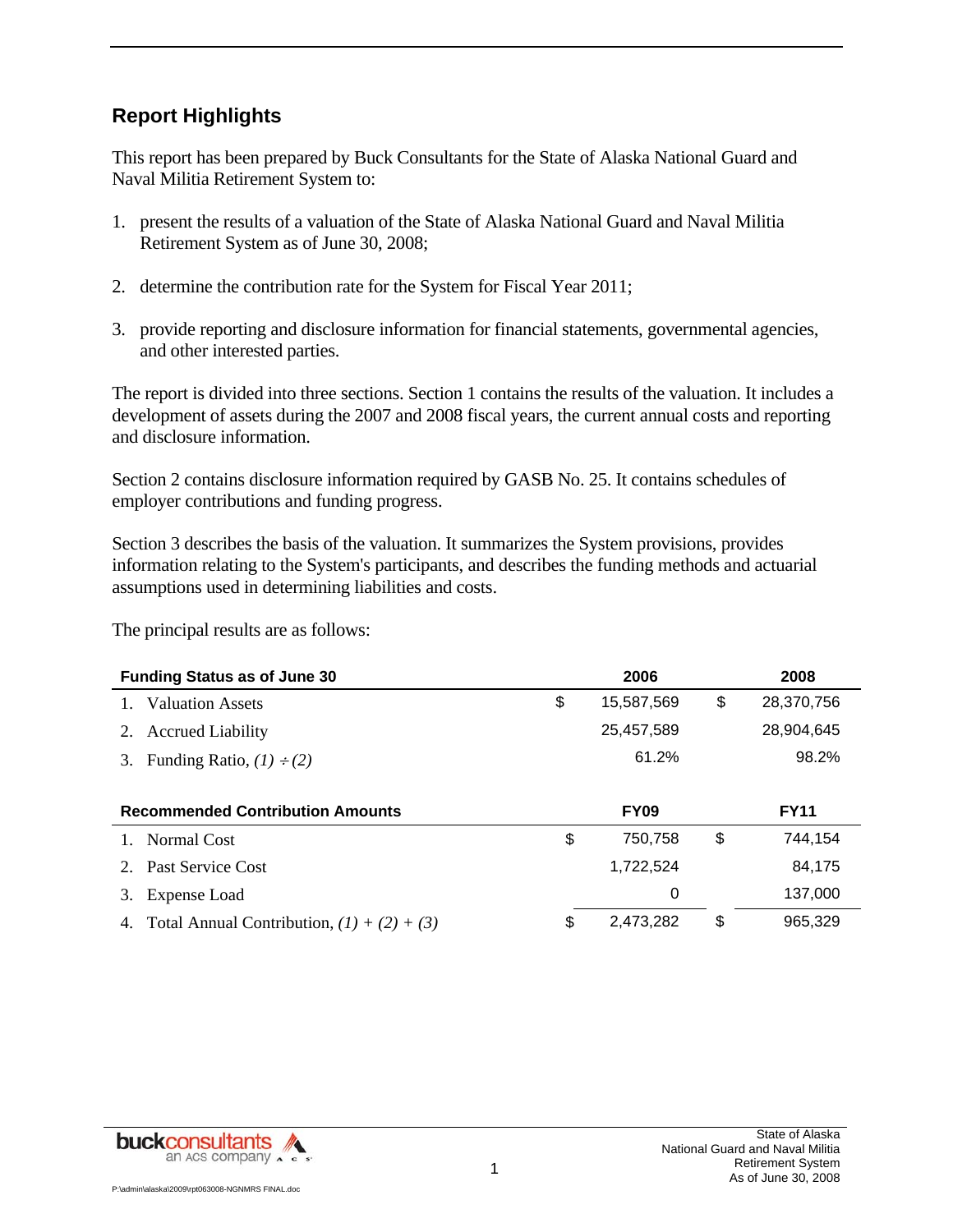### **Analysis of the Valuation**

The funding ratio increased from 61.2% at June 30, 2006, to 98.2% at June 30, 2008. This increase was primarily due to a \$10 million appropriation from the State of Alaska that was contributed to the Trust.

The annual rate of return on market value of assets during the year was (2.30)%. The annual rate of return on actuarial value of assets during the year was 6.35%, compared to the assumed rate of 7.25%, resulting in an actuarial loss from investment return of approximately \$0.2 million for FY08.

There was one change in actuarial assumptions since the prior valuation. An administrative expense load was added to the calculation of the annual contribution equal to the average of the prior 2 years of actual expenses, rounded to the nearest \$1,000.

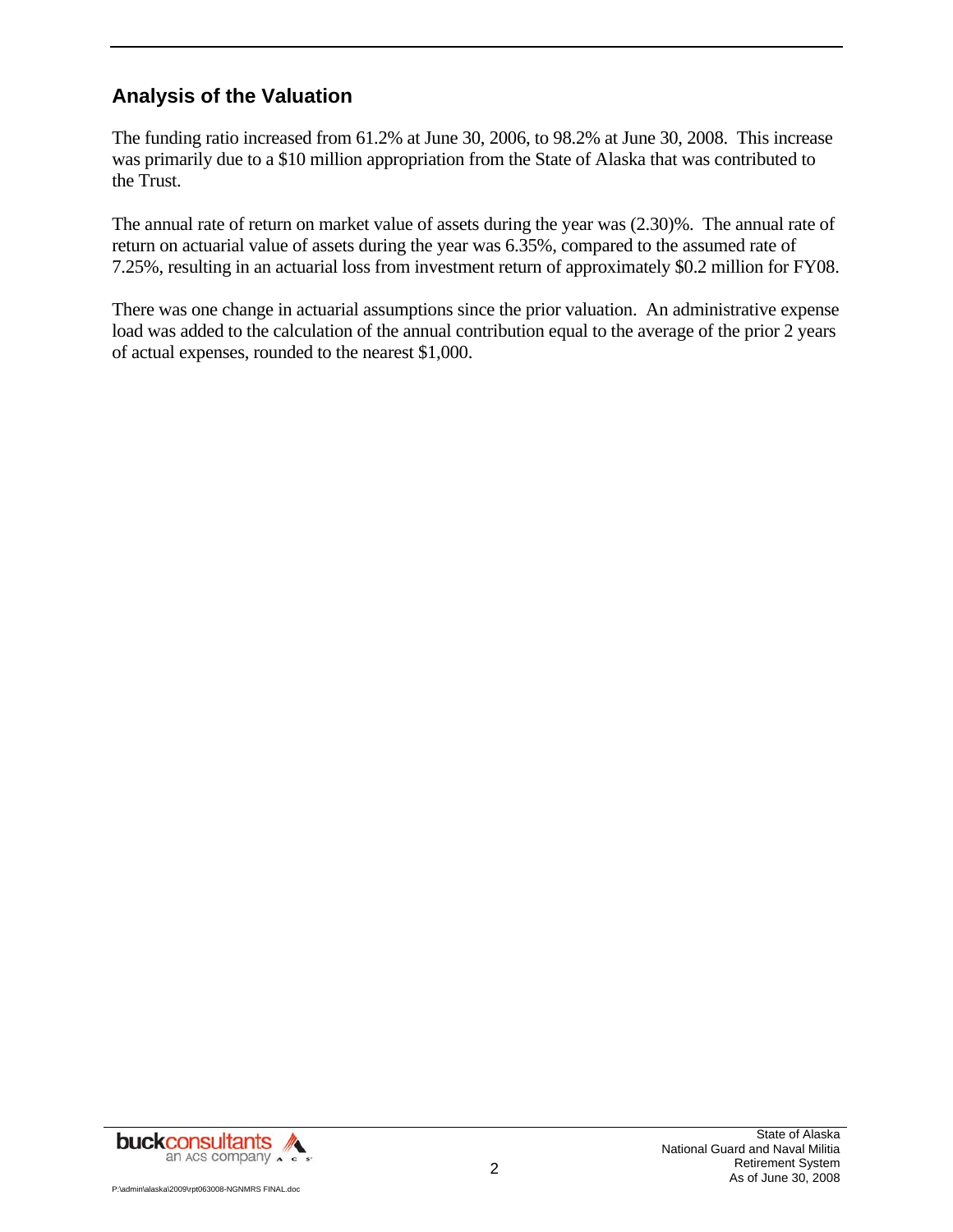### **Section 1**

This section sets forth the results of the actuarial valuation.

- Section 1.1 Shows the transactions of the System's fund during FY07 and FY08.
- Section 1.2 Shows the actuarial present value of benefits and the normal cost as of June 30, 2008.
- Section 1.3 Shows the development of the total contribution.

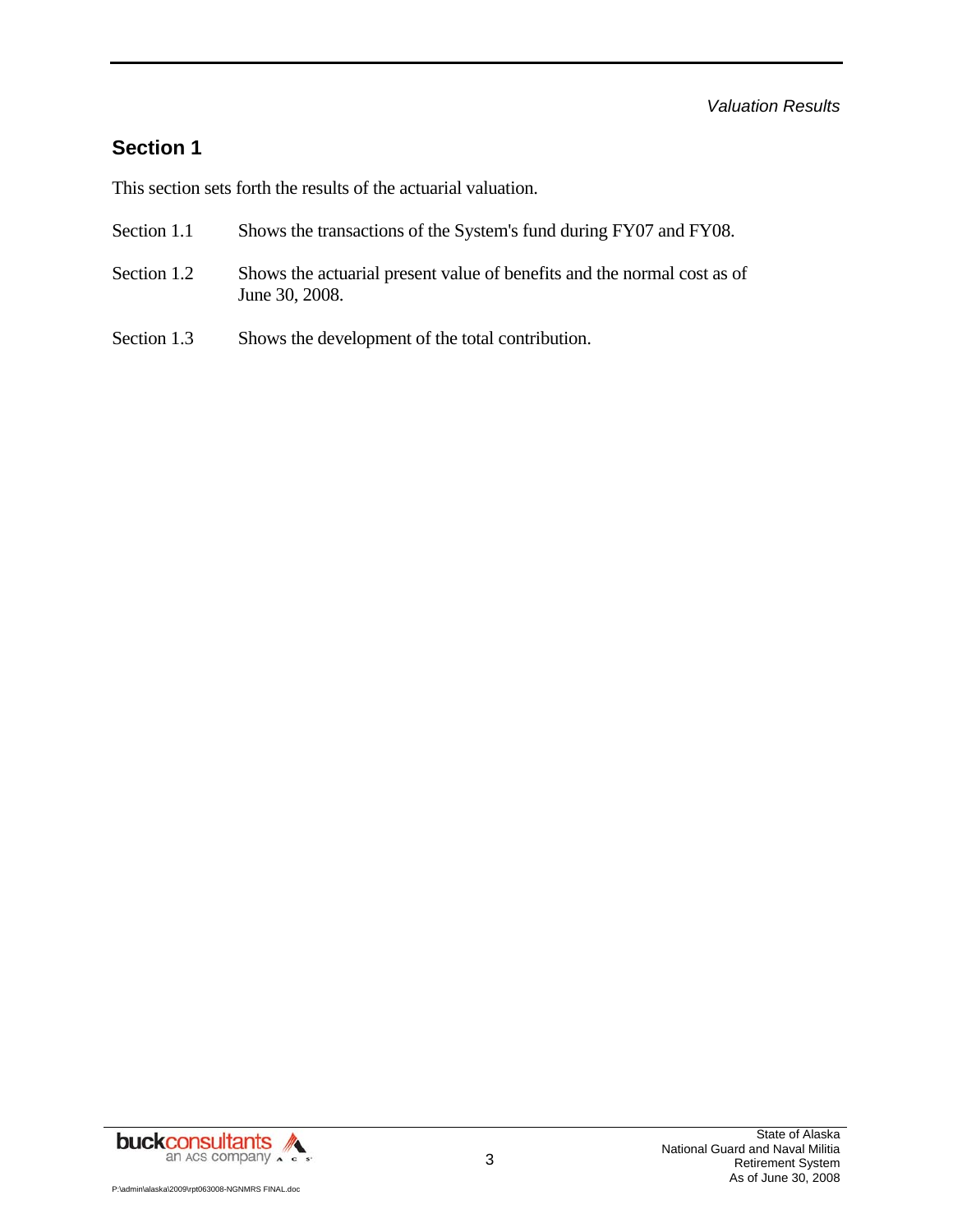#### *Valuation Results*

# **1.1(a) Statement of Net Assets**

| Net Assets as of June 30                | 2007             | 2008 |            |  |  |
|-----------------------------------------|------------------|------|------------|--|--|
| <b>Assets:</b>                          |                  |      |            |  |  |
| 1. Cash and Cash Equivalents            | \$<br>12,818     | \$   | 24,898     |  |  |
| 2. Domestic Equity Pool                 | 5,303,340        |      | 7,876,930  |  |  |
| 3. International Equity Pool            | 2,219,659        |      | 2,649,176  |  |  |
| 4. Retirement Fixed Income Pool         | 10,166,983       |      | 16,710,578 |  |  |
| 5. Total Assets $(1) + (2) + (3) + (4)$ | 17,702,800       |      | 27,261,582 |  |  |
| Liabilities:                            |                  |      |            |  |  |
| 6. Accrued expenses                     | 75,183           |      | 55,447     |  |  |
| 7. Due to State of Alaska General Fund  | 13,298           |      | 17,207     |  |  |
| 8. Total Liabilities $(6) + (7)$        | 88,481           |      | 72,654     |  |  |
| <b>Total Net Assets</b> $(5) - (8)$     | \$<br>17,614,319 | \$   | 27,188,928 |  |  |

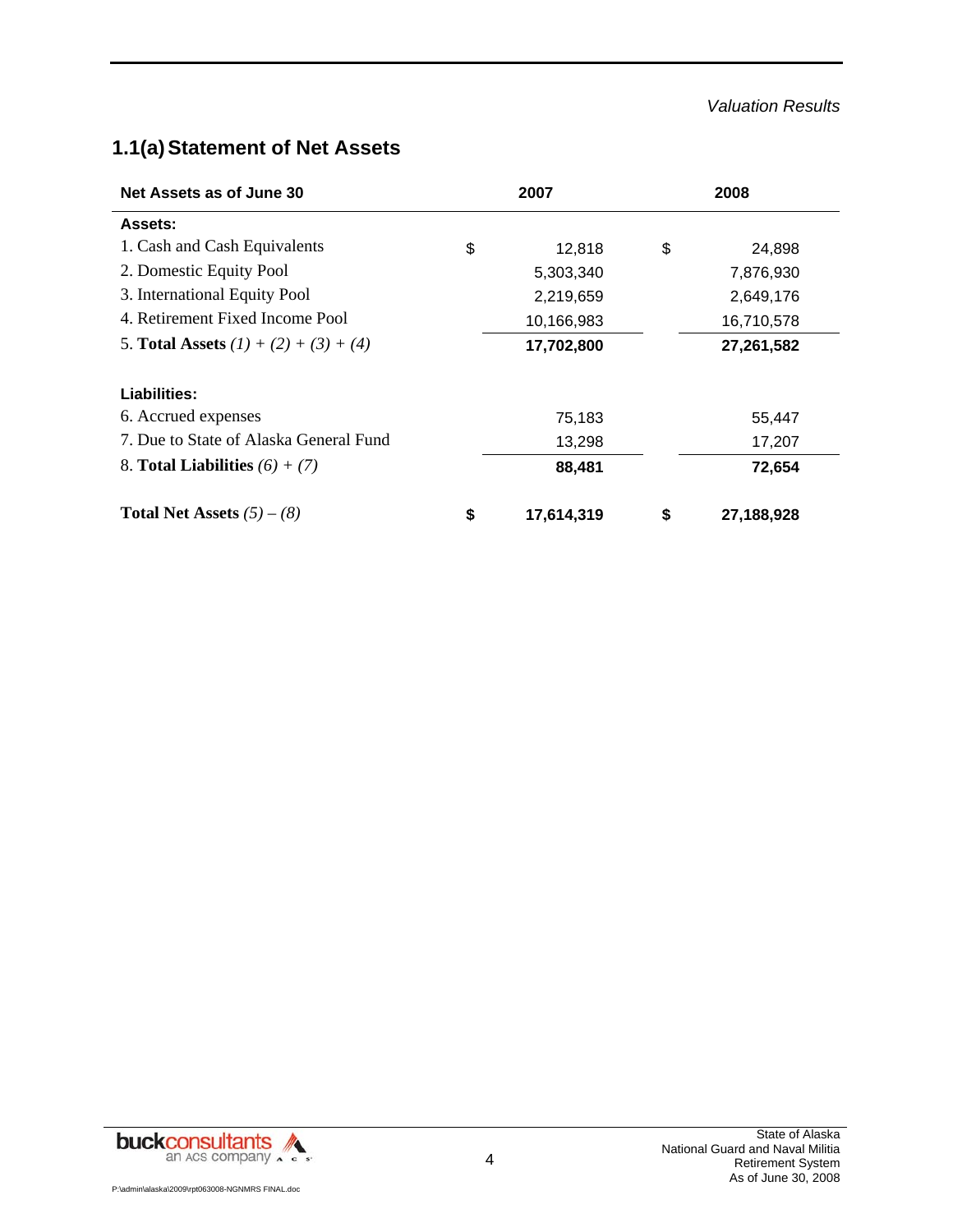#### *Valuation Results*

# **1.1(b) Statement of Changes in Net Assets**

|    | Change in Net Assets as of June 30                                   | 2007             |    | 2008       |
|----|----------------------------------------------------------------------|------------------|----|------------|
|    |                                                                      |                  |    |            |
|    | <b>Receipts:</b>                                                     |                  |    |            |
| 1. | <b>Employer Contributions</b>                                        | \$<br>1,737,406  | \$ | 1,737,406  |
| 2. | State of Alaska Appropriation                                        | 0                |    | 10,000,000 |
| 3. | <b>Investment Income</b>                                             | 2,317,486        |    | (316, 032) |
| 4. | <b>Total Receipts</b> $(1) + (2) + (3)$                              | \$<br>4,054,892  | \$ | 11,421,374 |
|    | <b>Disbursements:</b>                                                |                  |    |            |
|    | 5. Retirement Benefits                                               | \$<br>1,754,860  | \$ | 1,642,441  |
| 6. | <b>Administrative Expenses</b>                                       | 150,392          |    | 124,605    |
| 7. | <b>Investment Expenses</b>                                           | 122,890          |    | 79,719     |
| 8. | <b>Total Disbursements</b> $(5) + (6) + (7)$                         | \$<br>2,028,142  | S  | 1,846,765  |
|    | 9. Net Income $(4) - (8)$<br>10. Net Assets Available for Benefits   | \$<br>2,026,750  | \$ | 9,574,609  |
|    | at beginning of year                                                 | \$<br>15,587,569 | \$ | 17,614,319 |
|    | 11. Net Assets Available for Benefits<br>at end of year $(9) + (10)$ | \$<br>17,614,319 | \$ | 27,188,928 |
|    | <b>Estimated Investment Return,</b><br>Net of All Expenses           | 13.1%            |    | $(2.3)\%$  |

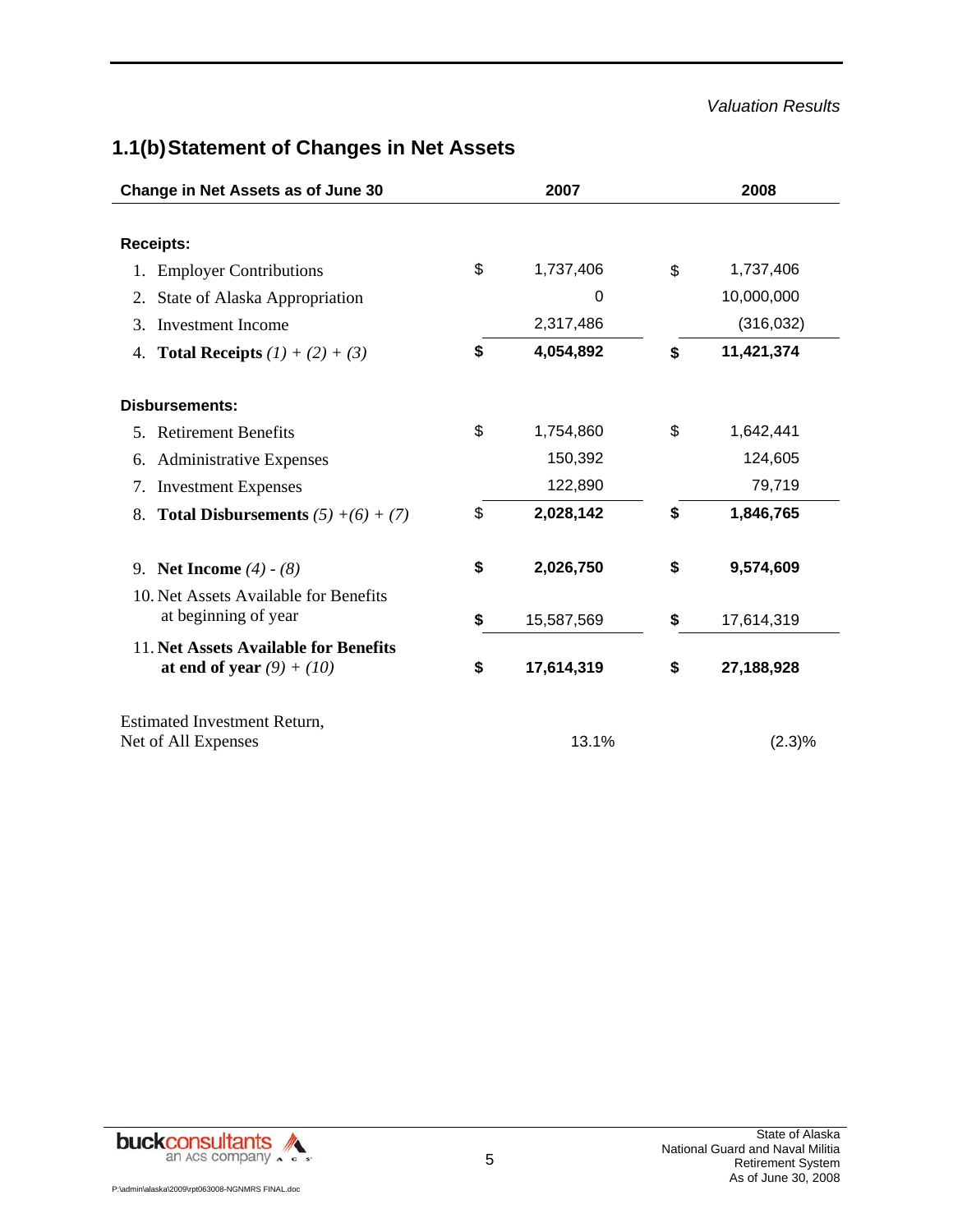### **1.1(c) Actuarial Value of Assets**

The actuarial value of assets was equal to the market value at June 30, 2006. Future investment gains and losses will be recognized 20% per year over 5 years. In no event may valuation assets be less than 80% or more than 120% of market value as of the current valuation date.

#### **In Thousands**

| 1. |                | Deferral of Investment Return for FY08                                                |                  |
|----|----------------|---------------------------------------------------------------------------------------|------------------|
|    | a.             | Market Value, June 30, 2007                                                           | \$<br>17,614,319 |
|    | b.             | Contributions for FY08                                                                | 11,737,406       |
|    |                | - Weighted for timing                                                                 | 5,868,703        |
|    | $\mathbf{c}$ . | Benefit Payments for FY08                                                             | 1,642,441        |
|    |                | - Weighted for timing                                                                 | 821,221          |
|    | d.             | Actual Investment Return (net of expenses)                                            | (520, 356)       |
|    | e.             | Expected Return Rate (net of expenses)                                                | 7.25%            |
|    | f.             | Expected Return - Weighted for Timing                                                 |                  |
|    |                | $[(a. + b. - c.) \, x \, e.]$                                                         | 1,642,981        |
|    | g.             | Investment Gain/(Loss) for the Year $(d. -f.)$                                        | (2, 163, 337)    |
|    | h.             | Deferred Investment Return/(Loss)                                                     | (1, 181, 828)    |
| 2. |                | Actuarial Value, June 30, 2008                                                        |                  |
|    | a.             | Market Value, June 30, 2008                                                           | \$<br>27,188,928 |
|    | $\mathbf{b}$ . | 2008 Deferred Investment Return/(Loss)                                                | (1, 181, 828)    |
|    | $\mathbf{c}$ . | Preliminary Actuarial Value, June 30, 2008                                            |                  |
|    |                | $(a. - b.)$                                                                           | 28,370,756       |
|    | d.             | Upper Limit: 120% of Market Value, June 30, 2008                                      | 32,626,714       |
|    | e.             | Lower Limit: 80% of Market Value, June 30, 2008                                       | 21,751,142       |
|    | f.             | Actuarial Market Value, June 30, 2008                                                 |                  |
|    |                | $(c.$ limited by d. and e.)                                                           | \$<br>28,370,756 |
|    | g.             | Ratio of Actuarial Value of Assets to<br><b>Market Value of Assets</b>                |                  |
|    |                |                                                                                       | 104.35%          |
|    | h.             | Approximate Actuarial Value Investment<br>Return Rate During FY08 Net of All Expenses | 6.35%            |
|    |                |                                                                                       |                  |

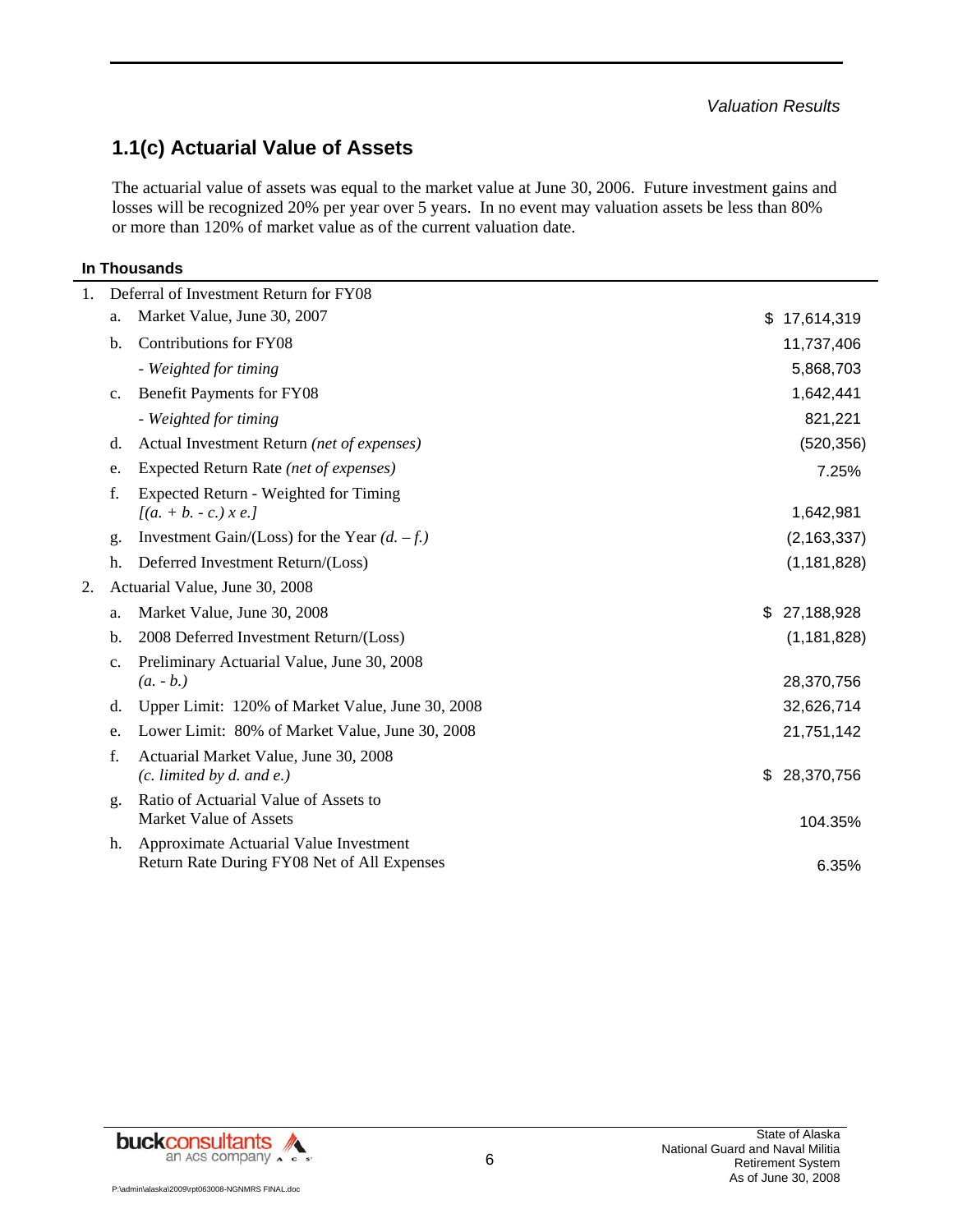# **1.1(c) Actuarial Value of Assets** *(continued)*

The tables below show the development of gain/(loss) to be recognized in the current year.

| <b>Plan Year</b><br><b>Ended</b> | <b>Asset Gain/(Loss)</b> | Gain/(Loss)<br><b>Recognized in Prior</b><br>Years | Gain/(Loss)<br><b>Recognized This</b><br>Year | Gain/(Loss)<br><b>Deferred to Future</b><br>Years |
|----------------------------------|--------------------------|----------------------------------------------------|-----------------------------------------------|---------------------------------------------------|
| 6/30/2007                        | 914.738                  | \$<br>182.948                                      | 182.948                                       | 548.842                                           |
| 6/30/2008                        | (2, 163, 337)            |                                                    | (432, 667)                                    | (1,730,670)                                       |
| Total                            | (1, 248, 599)            | \$<br>182.948                                      | (249, 719)                                    | (1, 181, 828)                                     |

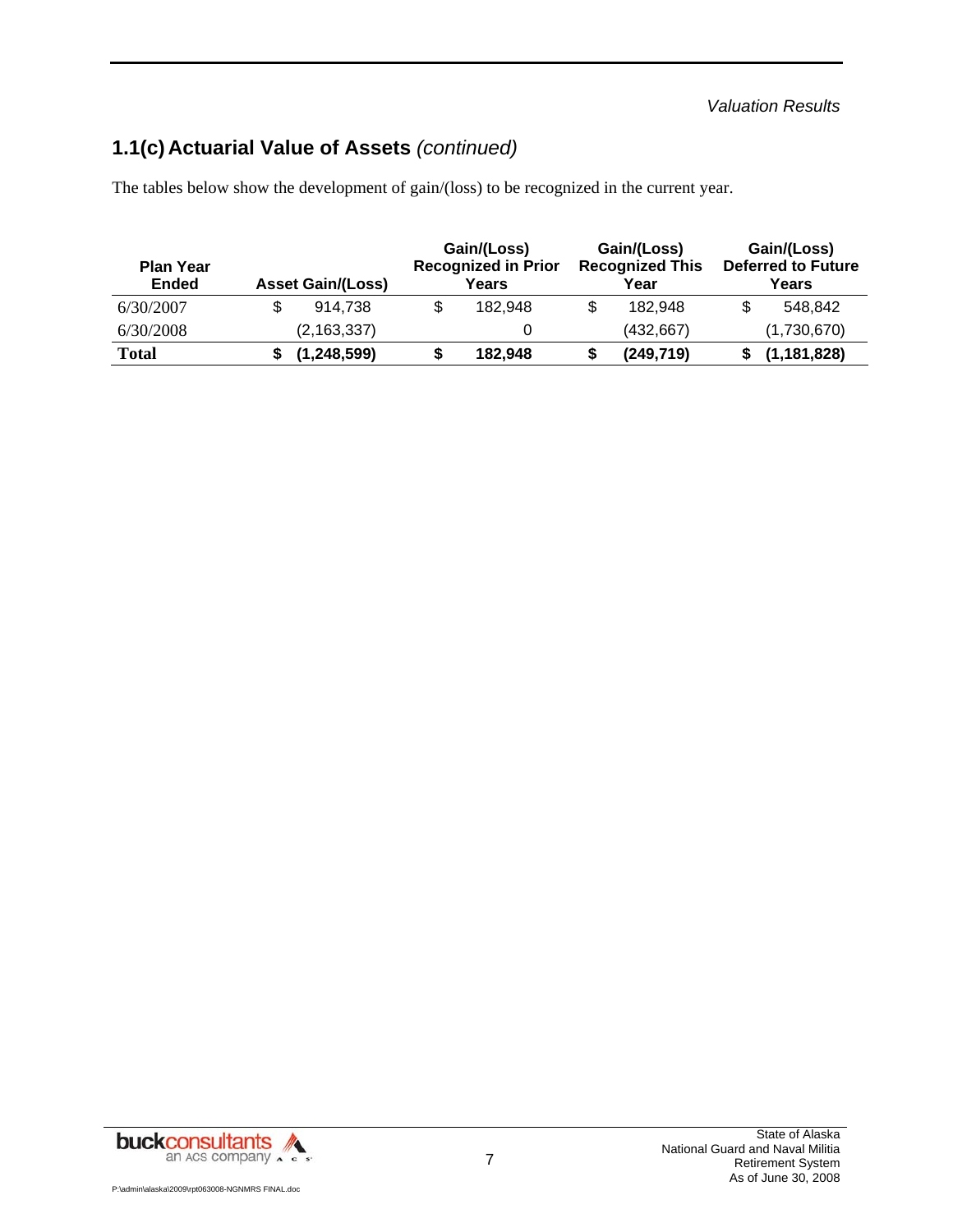### **1.2 Actuarial Values**

| As of June 30, 2008                                               | <b>Normal</b><br>Cost |         | <b>Accrued</b><br>Liability |            |
|-------------------------------------------------------------------|-----------------------|---------|-----------------------------|------------|
| <b>Active Members</b>                                             |                       |         |                             |            |
| 1. Retirement Benefits                                            | \$                    | 598,566 | \$                          | 9,722,308  |
| 2. Termination Benefits <sup>1</sup>                              |                       | 106,429 |                             | 1,411,553  |
| 3. Death Benefits                                                 |                       | 27,170  |                             | 230,207    |
| 4. Disability Benefits                                            |                       | 11,989  |                             | 185,856    |
| <b>5. Total Active Actuarial Value</b><br>$(1) + (2) + (3) + (4)$ | \$                    | 744,154 | \$                          | 11,549,924 |
| <b>Inactive Members</b>                                           |                       |         |                             |            |
| 6. Vested Terminated                                              |                       |         |                             | 13,139,045 |
| 7. Retirees (including QDROs)                                     |                       |         |                             | 4,215,676  |
| 8. Total Inactive Actuarial Value $(6) + (7)$                     |                       |         |                             | 17,354,721 |
| <b>Total Actuarial Value</b> $(5) + (8)$                          | \$                    | 744,154 | S                           | 28,904,645 |

*1 Members who terminate before assumed retirement age, but after completing 20 years of service.* 

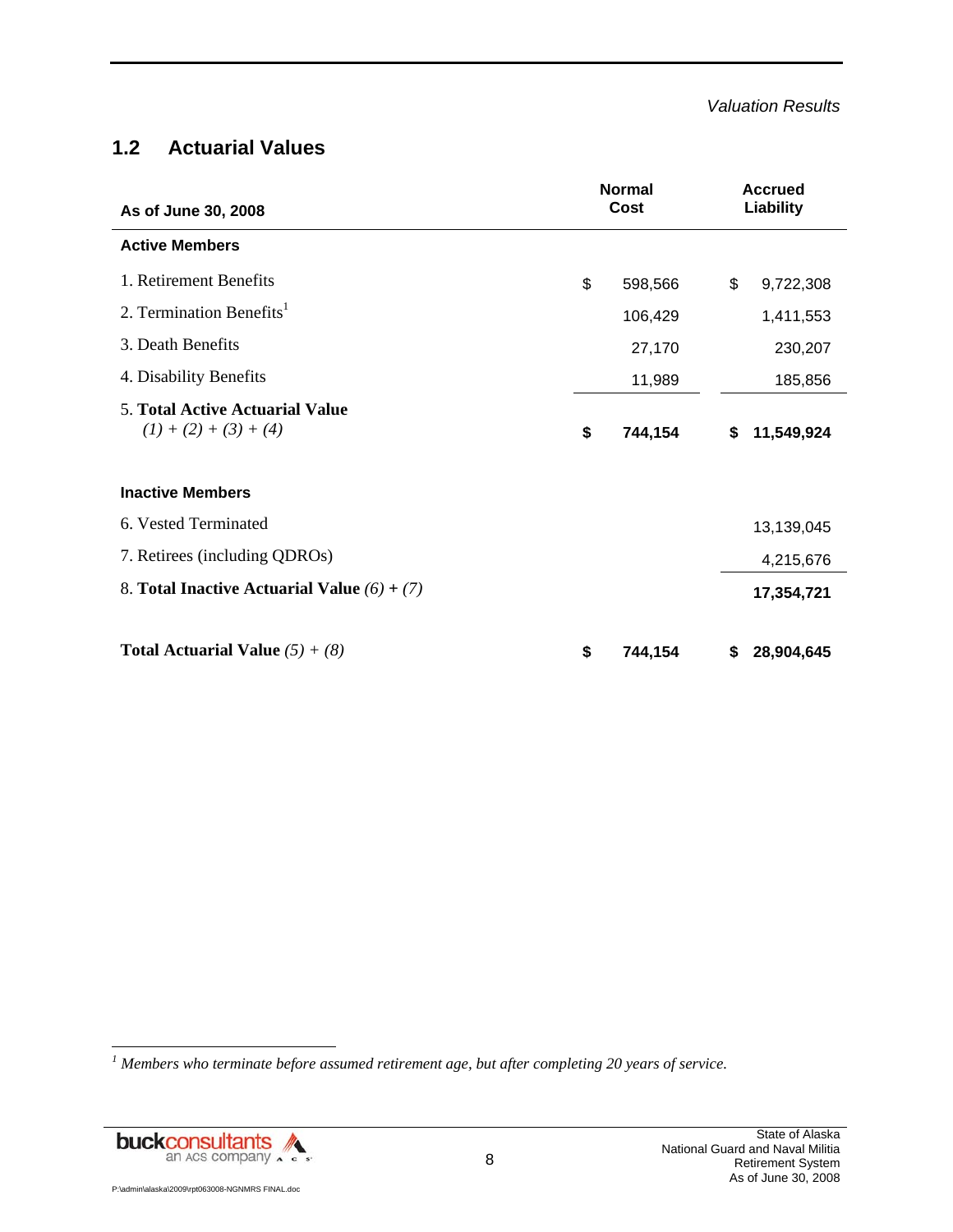# **1.3 Development of Actuarial Gain/(Loss) for FY08**

| 1.  | Accrued Liability, June 30, 2007              | \$<br>26,289,978  |
|-----|-----------------------------------------------|-------------------|
| 2.  | Normal Cost for FY08                          | 773,281           |
| 3.  | Interest on $(1)$ and $(2)$ at 7.25%          | 1,962,086         |
| 4.  | <b>Benefit Payments for FY08</b>              | 1,642,441         |
| 5.  | Interest on $(4)$ at 7.25% for one-half year  | 59,538            |
| 6.  | Expected Accrued Liability, June 30, 2008     |                   |
|     | $(1) + (2) + (3) - (4) - (5)$                 | \$<br>27,323,366  |
| 7.  | Accrued Liability, June 30, 2008              | 28,904,645        |
| 8.  | Liability Gain/(Loss) $(6) - (7)$             | \$<br>(1,581,279) |
|     |                                               |                   |
| 9.  | Valuation Assets, June 30, 2007               | \$<br>16,882,529  |
| 10. | Interest on $(9)$ at 7.25%                    | 1,223,983         |
| 11. | Contributions for FY08                        | 11,737,406        |
| 12. | Interest on $(11)$ at 7.25% for one-half year | 425,481           |
| 13. | Benefit Payments for FY08                     | 1,642,441         |
| 14. | Interest on (13) at 7.25% for one-half year   | 59,538            |
| 15. | Expected Valuation Assets, June 30, 2008      |                   |
|     | $(9) + (10) + (11) + (12) - (13) - (14)$      | \$<br>28,567,420  |
| 16. | Valuation Assets, June 30, 2008               | 28,370,756        |
| 17. | Asset Gain/(Loss) $(16) - (15)$               | \$<br>(196, 664)  |
| 18. | Actuarial Gain/(Loss) $(8) + (17)$            | \$<br>(1,777,943) |
|     |                                               |                   |
| 19. | <b>Effect of Delay on Contribution Amount</b> | (789, 783)        |
| 20. | <b>State Appropriations with Interest</b>     | 10,362,500        |
| 21. | Total Gain/(Loss) $(18) + (19) + (20)$        | \$<br>7,794,774   |

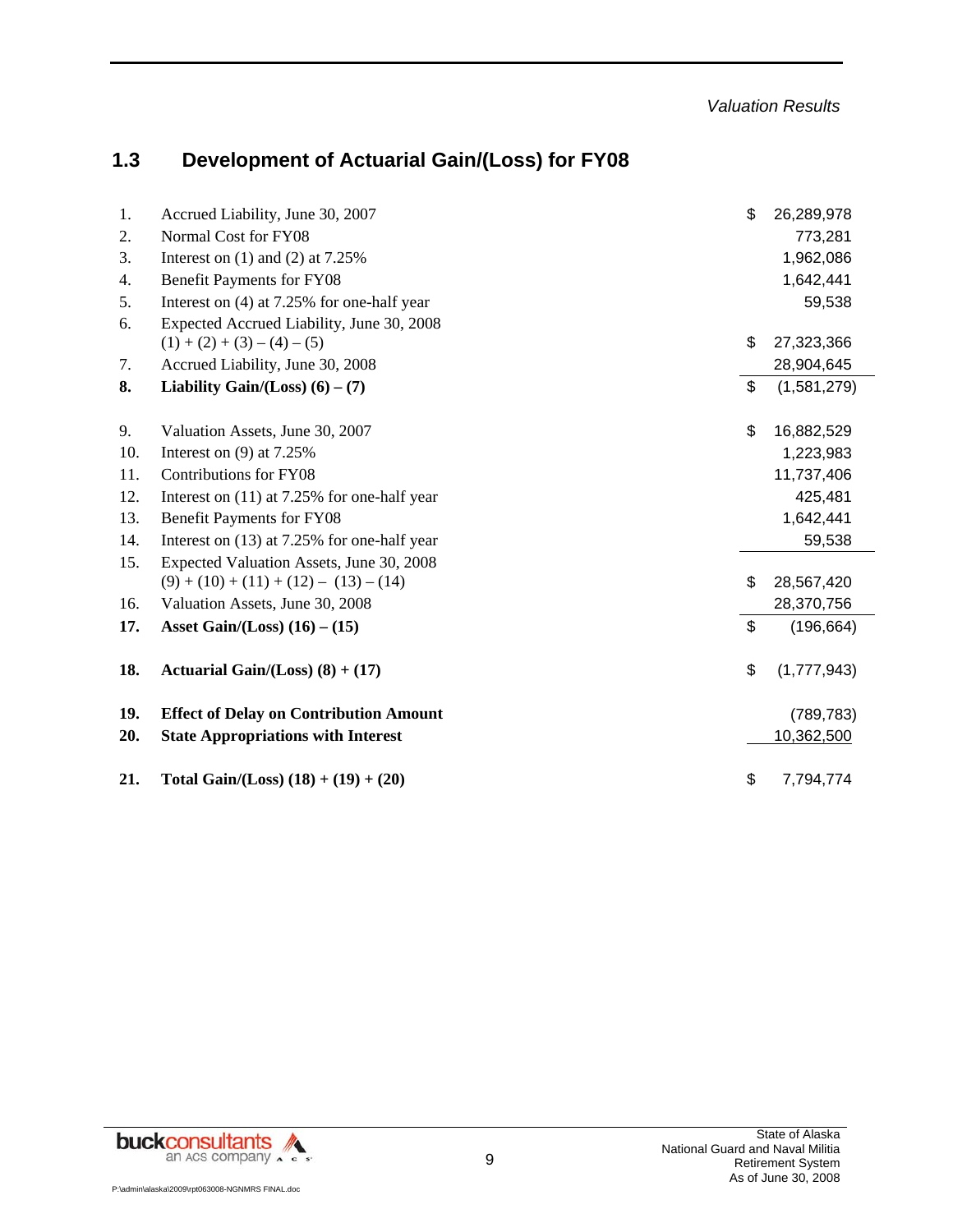# **1.4 Calculation of Total Contribution Amount – FY11**

| 1. Accrued Liability                                                               | \$<br>28,904,645 |
|------------------------------------------------------------------------------------|------------------|
| 2. Assets                                                                          | 28,370,756       |
| 3. Total Unfunded Accrued Liability, $(1) - (2)$                                   | \$<br>533,889    |
| 4. Amortization Factor (8.0 years)<br>(assuming payments at beginning of the year) | 6.342633         |
| 5. Past Service Payment, $(3) \div (4)$                                            | \$<br>84,175     |
| 6. Normal Cost                                                                     | 744,154          |
| 7. Expense Load                                                                    | 137,000          |
| 8. <b>Total Contribution</b> , $(5) + (6) + (7)$                                   | \$<br>965,329    |

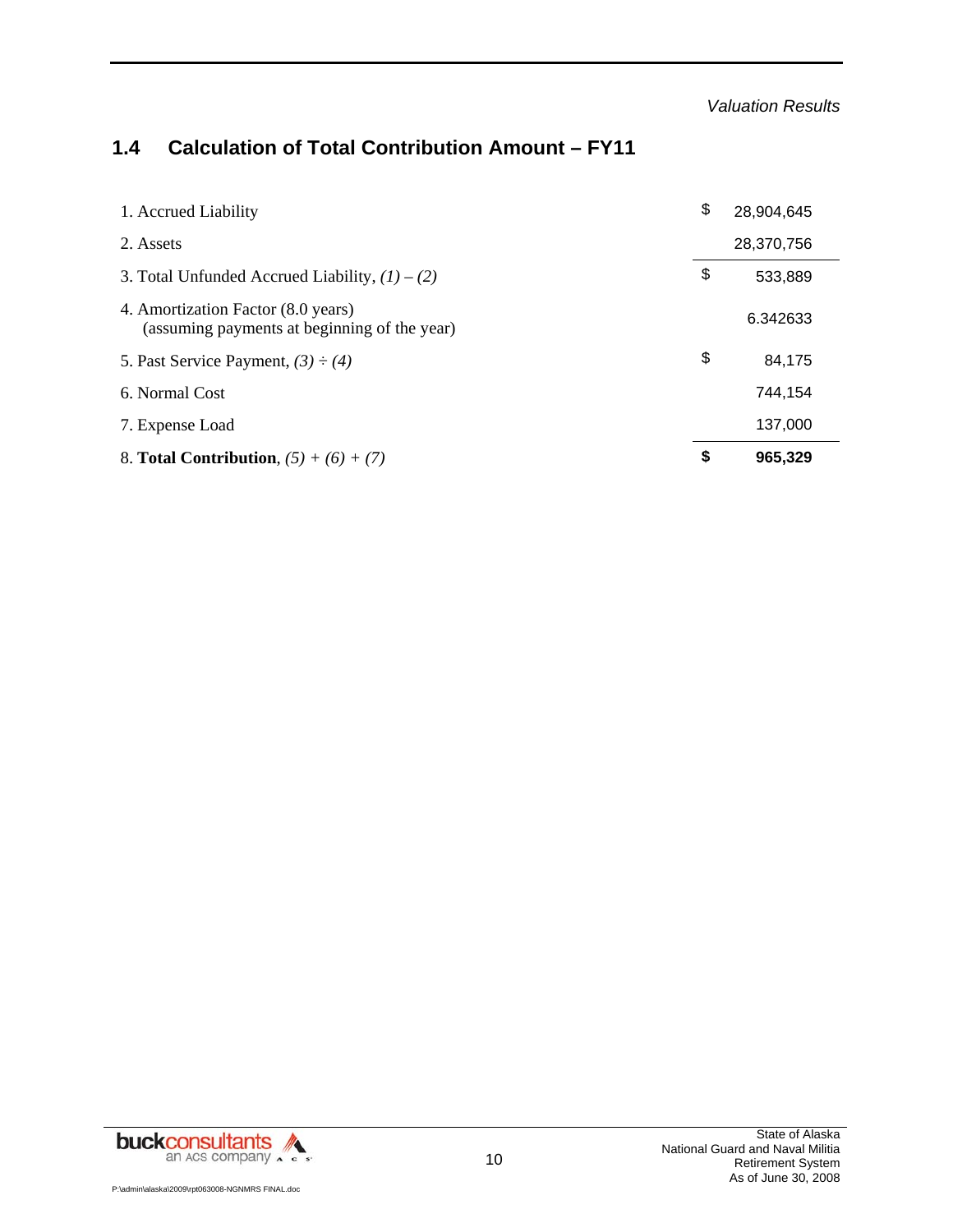# **Section 2**

This section contains supplementary information on retirement benefits that is required to be disclosed in financial statements to comply with Statement No. 25 of the Governmental Accounting Standards Board (GASB No. 25)

| Section 2.1 |  | Presents the Schedule of Employer Contributions. |
|-------------|--|--------------------------------------------------|
|             |  |                                                  |

- Section 2.2 Presents the Schedule of Funding Progress.
- Section 2.3 Actuarial Assumptions, Methods, and Additional Information.

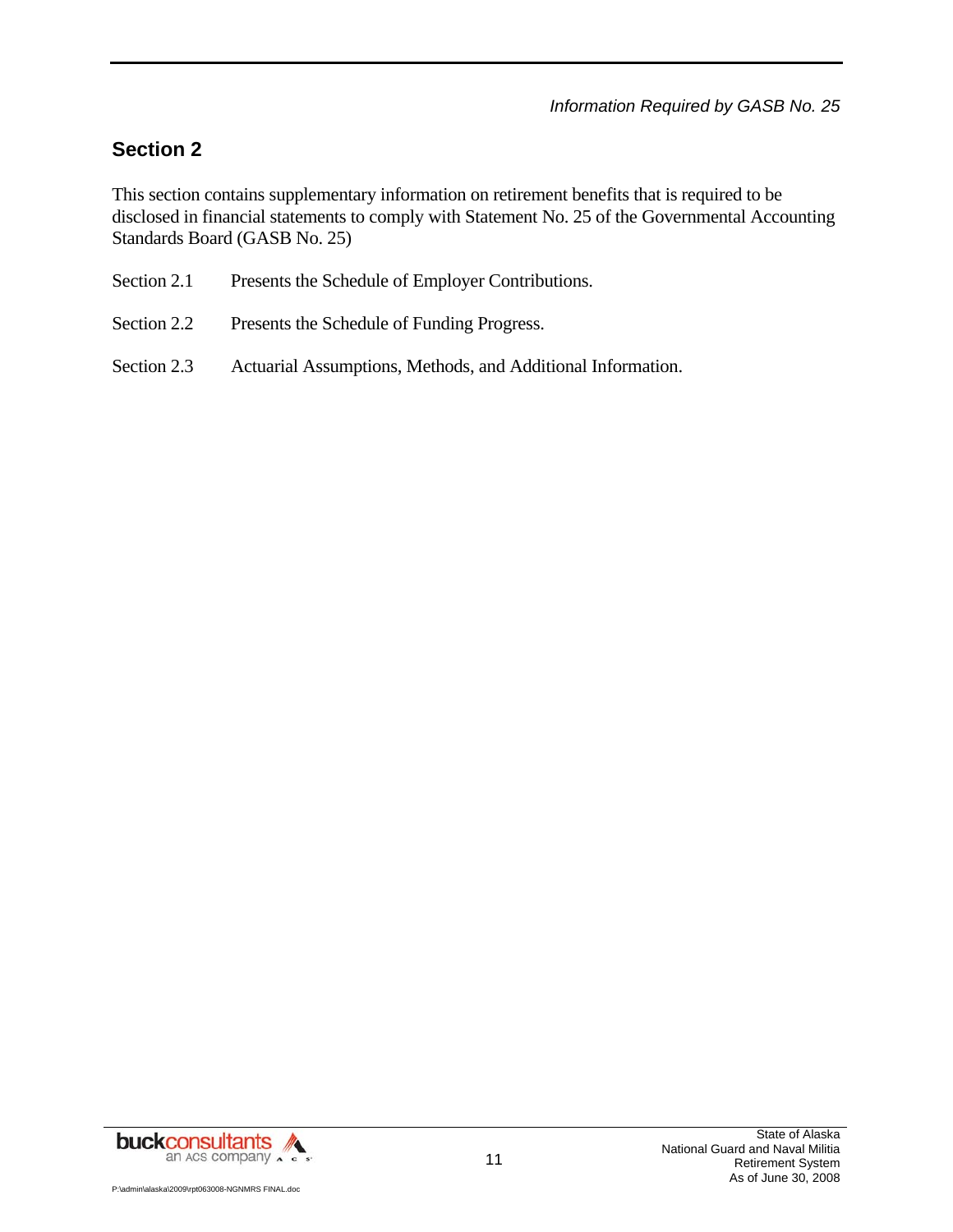| <b>Fiscal</b><br><b>Year Ended</b><br>June 30 | <b>Annual Required</b><br><b>Contribution</b> | <b>Actual Annual</b><br><b>Contribution</b> | Supplemental<br><b>Contributions</b> | <b>Total</b><br><b>Contributions</b> | Percentage<br><b>Contributed</b> |
|-----------------------------------------------|-----------------------------------------------|---------------------------------------------|--------------------------------------|--------------------------------------|----------------------------------|
| 1996                                          | \$<br>1,359,862                               | \$<br>1,104,400                             | 8,000,000 <sup>2</sup><br>\$         | \$<br>9,104,400                      | 669.5%                           |
| 1997                                          | 1,626,000                                     | 1,434,900                                   | $\mathbf 0$                          | 1,434,900                            | 88.2%                            |
| 1998                                          | 1,626,000                                     | 1,434,900                                   | $\pmb{0}$                            | 1,434,900                            | 88.2%                            |
| 1999                                          | 1,104,519                                     | 1,104,519                                   | $\pmb{0}$                            | 1,104,519                            | 100.0%                           |
| 2000                                          | 1,104,519                                     | 1,104,500                                   | $\mathbf 0$                          | 1,104,500                            | 100.0%                           |
| 2001                                          | 879,784                                       | 879,800                                     | $\pmb{0}$                            | 879,800                              | 100.0%                           |
| 2002                                          | 879,784                                       | 879,800                                     | 0                                    | 879,800                              | 100.0%                           |
| 2003                                          | 1,322,502                                     | 1,322,500                                   | $\pmb{0}$                            | 1,322,500                            | 100.0%                           |
| 2004                                          | 1,322,502                                     | 1,322,500                                   | $\mathbf 0$                          | 1,322,500                            | 100.0%                           |
| 2005                                          | 2,025,257                                     | 1,996,800                                   | $\mathbf 0$                          | 1,996,800                            | 98.6%                            |
| 2006                                          | 2,025,257                                     | 2,053,800                                   | $\mathbf 0$                          | 2,053,800                            | 101.4%                           |
| 2007                                          | 1,737,406                                     | 1,737,406                                   | $\mathbf 0$                          | 1,737,406                            | 100.0%                           |
| 2008                                          | 1,737,406                                     | 1,737,406                                   | 10,000,000 <sup>3</sup>              | 11,737,406                           | 675.6%                           |

### **2.1 Schedule of Employer Contributions**

<sup>&</sup>lt;sup>3</sup> During the year ended June 30, 2008, the System received a \$10,000,000 supplemental appropriation from the *State of Alaska General Fund to increase System funding.* 



l

*<sup>2</sup> During the year ended June 30, 1996, the System received an \$8,000,000 supplemental appropriation from the State of Alaska General Fund to increase System funding. This appropriation was in addition to the amount designated for the 1996 actuarial required contribution. The original contribution requirements for the years ended June 30, 1998 and 1997 were calculated to be \$2,584,919. These contribution requirements were revised to*  \$1,626,000 as a result of the supplemental contribution in fiscal year 1996.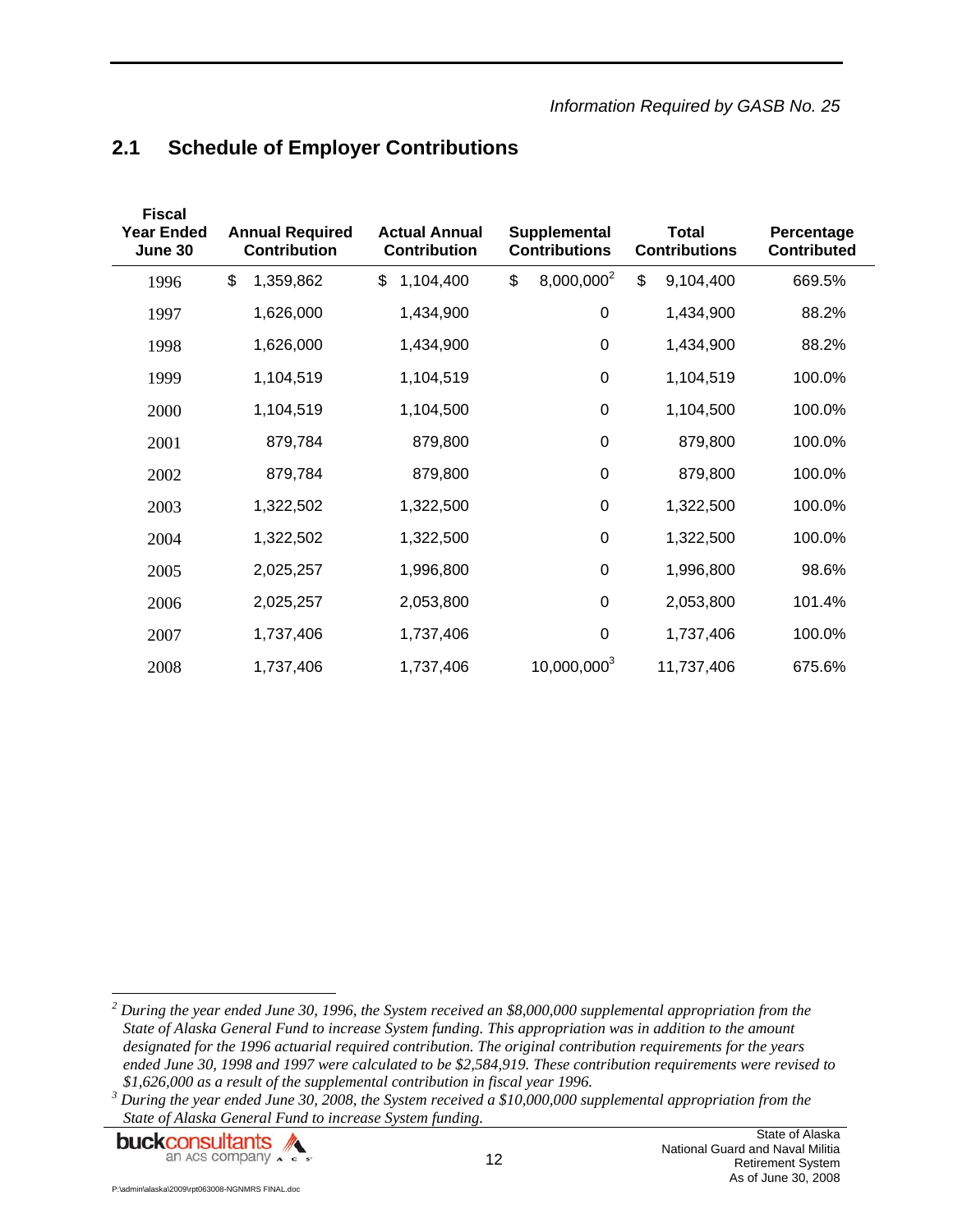*Information Required by GASB No. 25* 

### **2.2 Schedule of Funding Progress**

| Actuarial<br><b>Valuation</b><br>Date | <b>Actuarial Value</b><br>of Assets<br>(a) | <b>Actuarial</b><br><b>Accrued</b><br><b>Liabilities</b><br>$(AAL)^4$<br>(b) | <b>Unfunded</b><br><b>AAL (UAAL)</b><br>$(b - a)$ | <b>Funded</b><br>Ratio<br>(a ÷ b) | Covered<br><b>Payroll</b><br>(c) | UAAL as a<br><b>Percentage</b><br>of Covered<br><b>Payroll</b><br>$((b - a) \div c)$ |
|---------------------------------------|--------------------------------------------|------------------------------------------------------------------------------|---------------------------------------------------|-----------------------------------|----------------------------------|--------------------------------------------------------------------------------------|
| June 30, 1998                         | \$12,671,276                               | \$<br>14,252,184                                                             | \$<br>1,580,908                                   | 88.9%                             | N/A                              | N/A                                                                                  |
| June 30, 2000                         | 13,734,397                                 | 17,967,471                                                                   | 4,233,074                                         | 76.4%                             | N/A                              | N/A                                                                                  |
| June 30, 2002                         | 12,114,025                                 | 20.545.214                                                                   | 8,431,189                                         | 59.0%                             | N/A                              | N/A                                                                                  |
| June 30, 2004                         | 13,391,055                                 | 19,749,305                                                                   | 6,358,250                                         | 67.8%                             | N/A                              | N/A                                                                                  |
| June 30, 2006                         | 15,587,569                                 | 25,457,589                                                                   | 9,870,020                                         | 61.2%                             | N/A                              | N/A                                                                                  |
| June 30, 2008                         | 28.370.756                                 | 28.904.645                                                                   | 533.889                                           | 98.2%                             | N/A                              | N/A                                                                                  |

### **2.3 Actuarial Assumptions, Methods and Additional Information**

| <b>Valuation Date</b>                                      | June 30, 2008                                            |
|------------------------------------------------------------|----------------------------------------------------------|
| <b>Actuarial Cost Method</b>                               | Entry Age Normal                                         |
| Amortization Method                                        | Level dollar, open                                       |
| Amortization Period                                        | 20 years less average military service of active members |
| <b>Asset Valuation Method</b>                              | 5-year smoothed market                                   |
| <b>Actuarial Assumptions</b><br>Investment rate of return* | 7.25% per annum                                          |
| Projected salary increases                                 | <b>None</b>                                              |
| Cost-of-living adjustment                                  | None                                                     |

\* Includes inflation at 3.50% per annum.



 *4 Prior to the June 30, 2006 valuation, Projected Unit Credit was the actuarial cost method used to determine actuarial accrued liability. Effective for the June 30, 2006 valuation, the Entry Age Normal Level Dollar Cost Method is used.*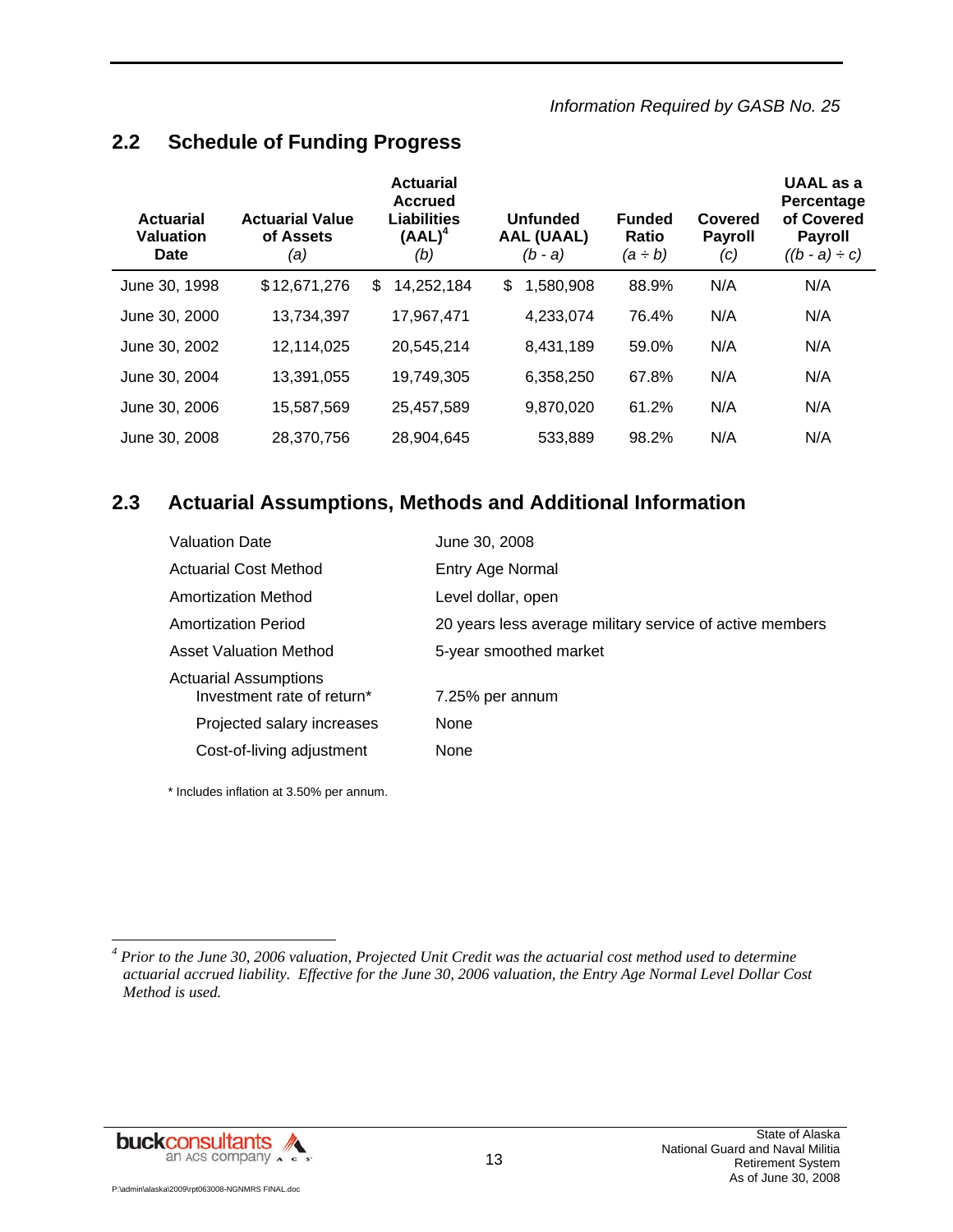### **Section 3**

In this section, the basis of the valuation is presented and described. This information -- the provisions of the System and the census of members – is the foundation of the valuation, since these are the present facts upon which benefit payments will depend.

Employee data was provided by the System. This information would customarily not be verified by a system's actuary. We have reviewed the data for internal consistencies and made best estimates of the missing or inconsistent data.

A summary of the System's provisions is provided in Section 3.1 and member census information is shown in Sections 3.1, 3.2 and 3.3.

The valuation is based upon the premise that the System will continue in existence, so that future events must also be considered. These future events are assumed to occur in accordance with the actuarial assumptions and concern such events as the earnings of the fund, the number of members who will retire, die, terminate their services, their ages at such termination and their expected benefits.

The actuarial assumptions and methods, which have been adopted to guide the sponsor in funding the System in a reasonable and acceptable manner, are described in Section 3.5.

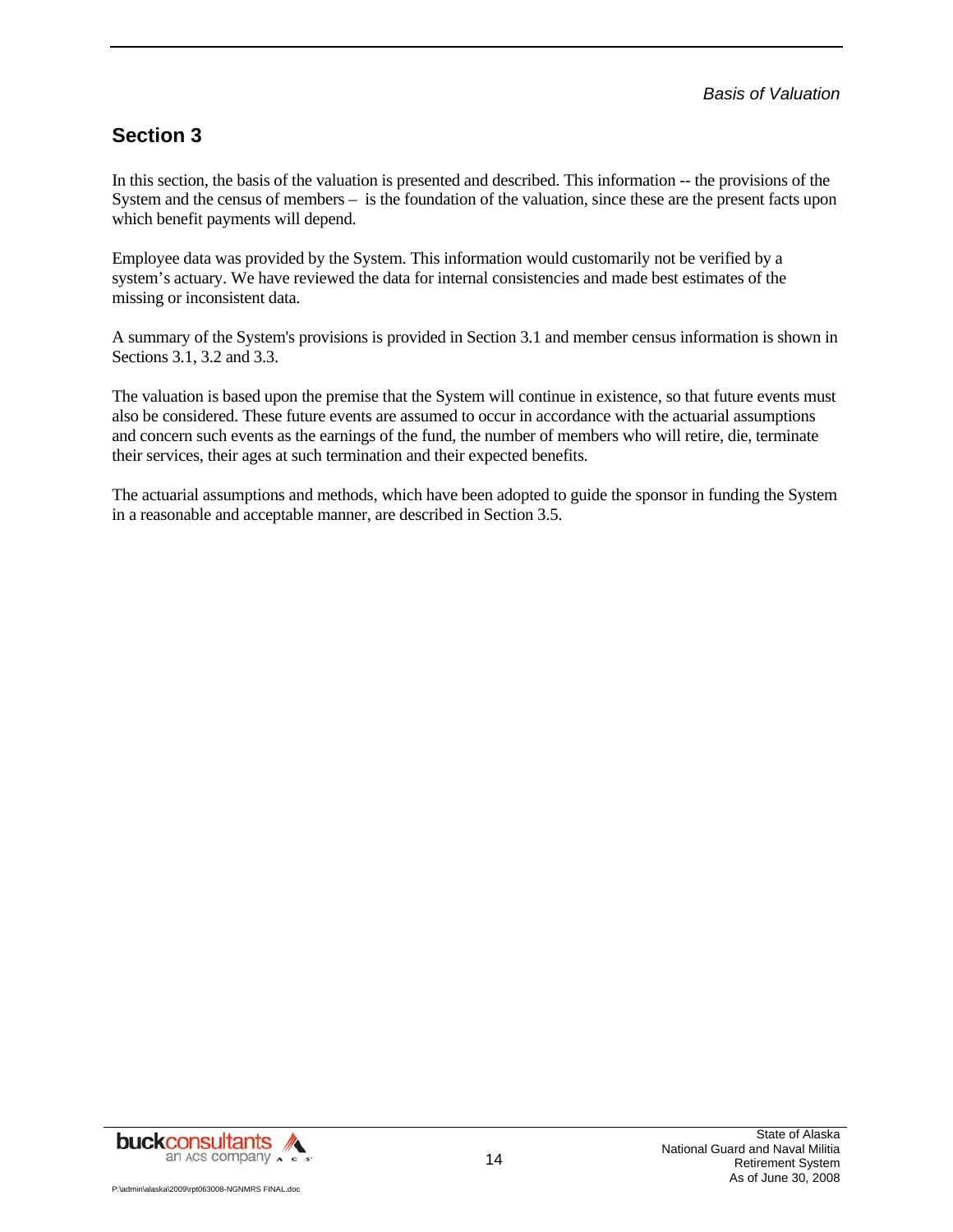*Basis of Valuation* 

### **3.1 Summary of System Provisions**

#### **1. Effective Date**

January 1, 1973.

#### **2. Members Included**

Members of the Alaska National Guard who were active on or after January 1, 1973, and members of the Alaska Naval Militia who were active on or after July 1, 1980.

#### **3. Eligibility Service**

Eligibility service is defined as the combined Alaska guard service, guard service in any other state, active military service and the reserves of them. A member must have 20 years of eligibility service to be vested in the National Guard and Naval Militia Retirement System. An involuntary discharge from the Alaska guard (for reasons other than misconduct) waives these eligibility requirements.

#### **4. Benefit Service**

Benefit service is defined as satisfactory service in any branch of the Alaska guard. A member must have 5 years of benefit service to be vested in the National Guard and Naval Militia Retirement System. Benefit service is also used to determine the length of the member's pension retirement benefit.

#### **5. Retirement**

(a) Eligibility:

Members are eligible for voluntary retirement after completing 20 years of satisfactory service in the Alaska National Guard, Alaska Naval Militia or U.S. Armed Forces, and the reserve of them or any combination of that service if they have at least five years of Alaska National Guard or Naval Militia service. Credit is also allowed for Territorial Guard service rendered to the former territory of Alaska.

Members are eligible for involuntary retirement at any time assuming there has been no misconduct.

#### (b) Benefit:

Eligible members may elect to receive:

- (i) monthly benefits of \$100 which are payable for a period equal to the number of months that they were active members;
- (ii) a lump sum benefit equal to the actuarial equivalent of (i); or
- (iii) monthly payments until age 72 equal to the actuarial equivalent of (i).

#### **6. Vesting**

Members are 100% vested after 20 years of total service in the Alaska National Guard, Alaska Naval Militia, U.S. Armed Forces or Reserves, or any combination of that service if members have at least five years of Alaska National Guard or Naval Militia service.

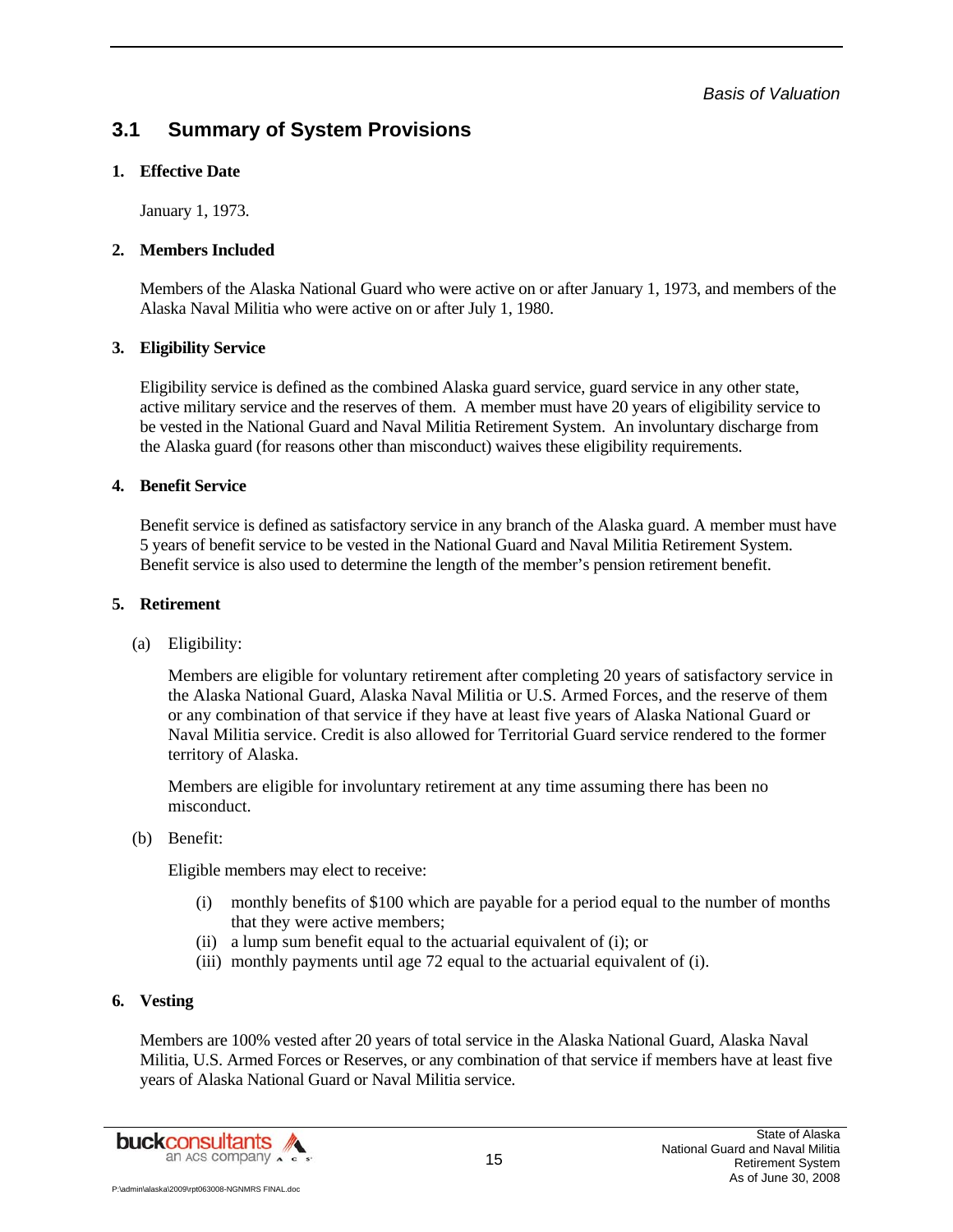### **3.1 Summary of System Provisions** *(continued)*

#### **7. Death Benefits**

- (a) Active Members: If the member has at least five years of active service in the Alaska National Guard or Naval Militia, the designated beneficiary will receive a lump sum benefit equal to the benefit in 3(b) above.
- (b) Retired or Terminated Vested Members:

The designated beneficiary will receive a lump benefit equal to the remaining benefits payable in 3(b) above.

#### **8. Disability Benefits**

Members are eligible to receive monthly disability benefits of \$100 (which are payable for a period equal to the number of months that they were active members) at any age if they become incapacitated and are vested in the plan.

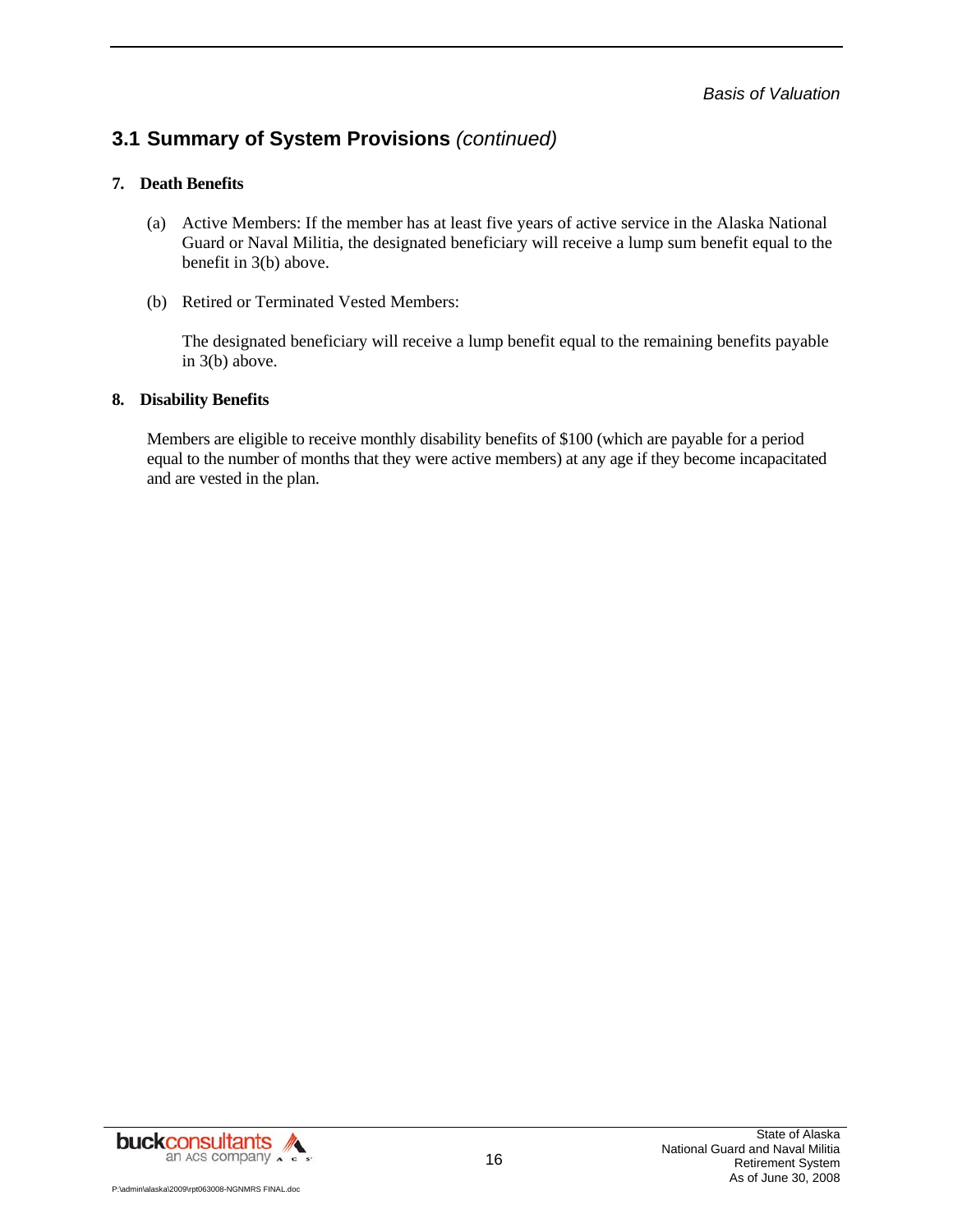|                               | <b>Active</b><br><b>Members</b> | <b>Vested</b><br><b>Members</b> | <b>Benefit</b><br><b>Recipients</b> | Total |
|-------------------------------|---------------------------------|---------------------------------|-------------------------------------|-------|
| Total at June 30, 2006        | 3,846                           | 936                             | 506                                 | 5,288 |
| New Entrants                  | 952                             | 21                              | 7                                   | 980   |
| Rehires                       | 32                              | (2)                             | (1)                                 | 29    |
| <b>Nonvested Terminations</b> | (625)                           | 0                               | 0                                   | (625) |
| <b>Vested Terminations</b>    | (250)                           | 250                             | 0                                   | 0     |
| Retirements                   | (56)                            | (16)                            | 72                                  | 0     |
| New Survivors                 | 0                               | 0                               | 0                                   | 0     |
| New QDROs                     | 0                               | 0                               | 0                                   | 0     |
| Deaths                        | (2)                             | (8)                             | (8)                                 | (18)  |
| Data Change                   | 0                               | (33)                            | (60)                                | (93)  |
| Total at June 30, 2008        | 3,897                           | 1,148                           | 516                                 | 5,561 |

### **3.2 Changes in System Participation from June 30, 2006 to June 30, 2008**

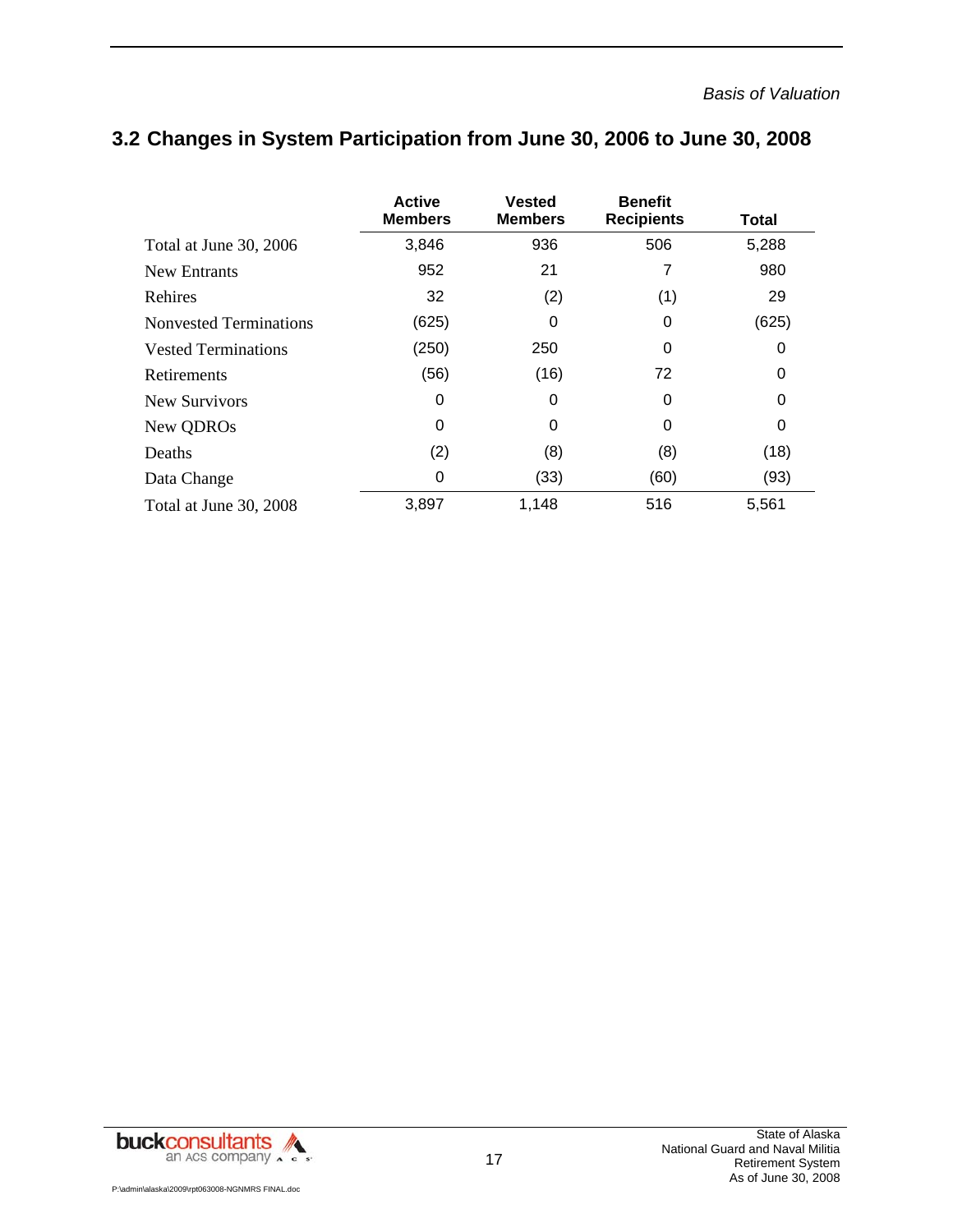#### *Basis of Valuation*

# **3.3 Participant Census Information**

| <b>Census Information as of June 30</b> | 2006  | 2008  |
|-----------------------------------------|-------|-------|
| <b>Active Air Guard Members</b>         |       |       |
| Number                                  | 1,909 | 1,956 |
| Number Vested                           | 556   | 524   |
| Average Age                             | 36.10 | 36.16 |
| Average Alaska Guard Service            | 8.01  | 8.18  |
| <b>Average Total Military Service</b>   | 14.46 | 14.54 |
| <b>Active Army Guard Members</b>        |       |       |
| Number                                  | 1,871 | 1,866 |
| Number Vested                           | 371   | 260   |
| Average Age                             | 33.17 | 31.94 |
| Average Alaska Guard Service            | 5.96  | 5.19  |
| Average Total Military Service          | 11.31 | 10.16 |
| <b>Active Naval Militia Members</b>     |       |       |
| Number                                  | 66    | 75    |
| <b>Number Vested</b>                    | 16    | 20    |
| Average Age                             | 40.16 | 37.63 |
| Average Alaska Militia Service          | 6.70  | 6.14  |
| <b>Average Total Military Service</b>   | 12.39 | 13.39 |
| <b>Total Active Members</b>             |       |       |
| Number                                  | 3,846 | 3,897 |
| Number Vested                           | 943   | 804   |
| Average Age                             | 34.74 | 34.17 |
| Average Alaska Militia Service          | 6.99  | 6.71  |
| <b>Average Total Military Service</b>   | 12.89 | 12.42 |
| <b>Vested Terminated Members</b>        |       |       |
| Number                                  | 936   | 1,148 |
| Average Age                             | 52.51 | 53.50 |
| Average Alaska Guard Service            | 14.99 | 18.29 |
| <b>Average Total Military Service</b>   | 24.66 | 25.79 |
| <b>Retirees (including QDROs)</b>       |       |       |
| Number                                  | 506   | 516   |
| Average Age                             | 59.50 | 58.95 |
| <b>Average Years Remaining</b>          | 11.27 | 11.58 |

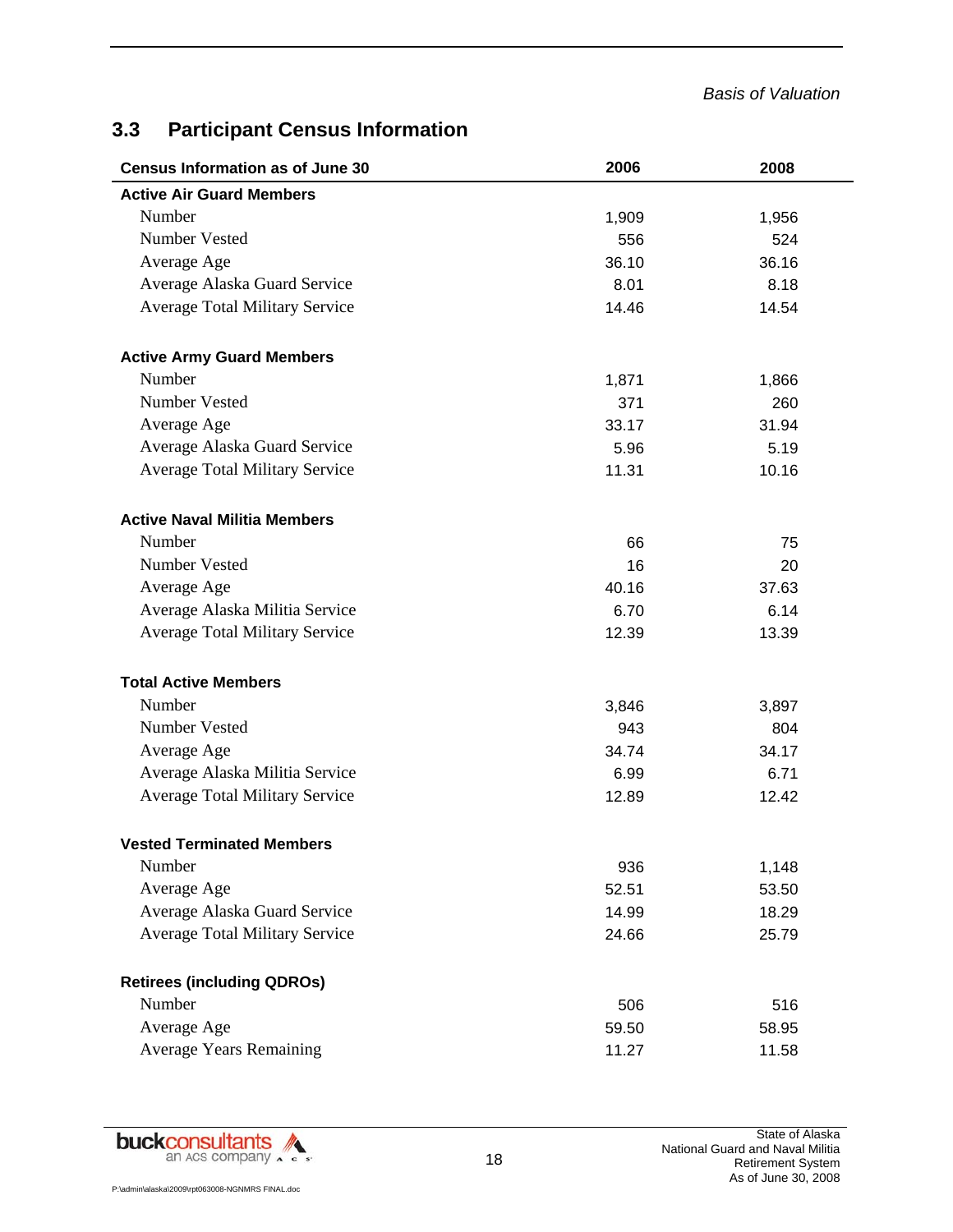| <b>Total Military Service</b> |         |                |                |           |           |             |       |                |             |              |
|-------------------------------|---------|----------------|----------------|-----------|-----------|-------------|-------|----------------|-------------|--------------|
| Age<br>Group                  | $0 - 4$ | $5-9$          | $10 - 14$      | $15-19$   | $20 - 24$ | 25-29       | 30-34 | 35-39          | $40+$       | <b>Total</b> |
| $0 - 19$                      | 198     | $\mathbf 0$    | 1              | 0         | 0         | 0           | 0     | 0              | 0           | 199          |
| 20-24                         | 468     | 176            | $\overline{2}$ | 0         | 0         | 0           | 0     | 0              | 0           | 646          |
| 25-29                         | 136     | 465            | 114            | 0         | 0         |             | 0     | 0              | $\mathbf 0$ | 716          |
| 30-34                         | 54      | 108            | 290            | 94        | 0         | 0           |       | 0              | 0           | 547          |
| 35-39                         | 28      | 59             | 113            | 330       | 97        | 0           | 0     | 0              | 0           | 627          |
| 40-44                         | 6       | 19             | 48             | 145       | 293       | 56          | 0     | 0              | 0           | 567          |
| 45-49                         | 1       | 6              | 22             | 50        | 100       | 139         | 31    | 0              | 0           | 349          |
| 50-54                         | 0       | 3              | 5              | 23        | 32        | 47          | 40    | 12             | $\mathbf 0$ | 162          |
| 55-59                         | 0       | $\overline{2}$ | $\mathbf 0$    | 3         | 14        | 24          | 21    | 11             | 0           | 75           |
| 60-64                         | 0       | 0              | 1              |           |           |             | 2     | $\overline{2}$ | 0           | 8            |
| 65-69                         | 0       | 0              | 0              | 0         | 0         | 0           | 0     | 0              | 0           |              |
| 70-74                         | 0       | 0              | $\mathbf 0$    | 0         | 0         | 0           | 0     | 0              | 0           |              |
| $75+$                         | 0       | 0              | 1              | $\pmb{0}$ | 0         | $\mathbf 0$ | 0     | 0              | 0           |              |
| <b>Total</b>                  | 891     | 838            | 597            | 646       | 537       | 268         | 95    | 25             | $\bf{0}$    | 3,897        |

# **3.4 (a) Distributions of Active Participants – All Actives**

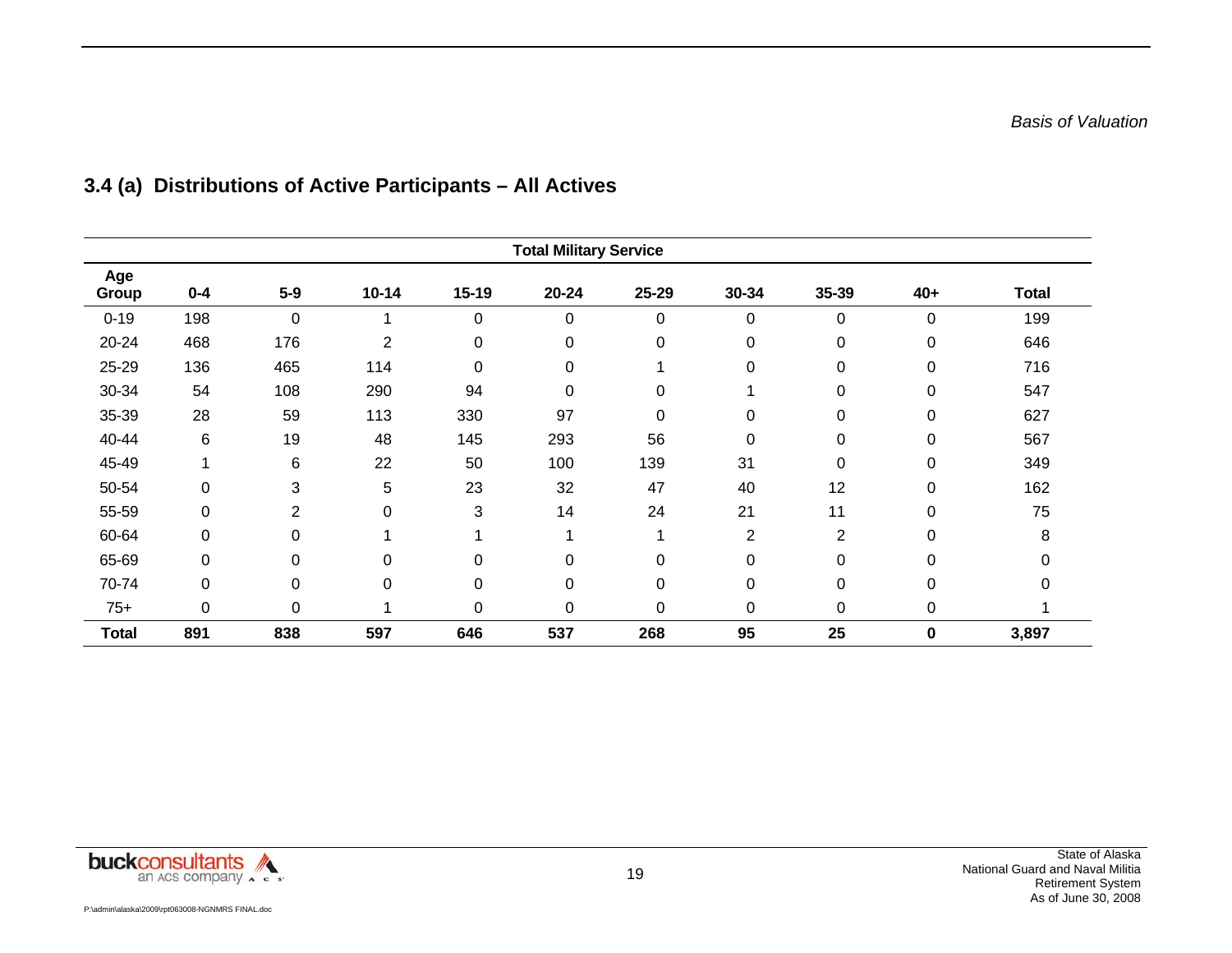| <b>Total Military Service</b> |         |          |                |                |           |             |             |       |             |              |
|-------------------------------|---------|----------|----------------|----------------|-----------|-------------|-------------|-------|-------------|--------------|
| Age<br>Group                  | $0 - 4$ | $5-9$    | $10 - 14$      | $15-19$        | $20 - 24$ | 25-29       | 30-34       | 35-39 | $40+$       | <b>Total</b> |
| $0 - 19$                      | 25      | 0        | 1              | 0              | 0         | $\pmb{0}$   | 0           | 0     | 0           | 26           |
| 20-24                         | 150     | 72       | $\overline{2}$ | 0              | 0         | 0           | 0           | 0     | 0           | 224          |
| 25-29                         | 49      | 228      | 62             | 0              | 0         |             | 0           | 0     | 0           | 340          |
| 30-34                         | 18      | 57       | 173            | 65             | $\Omega$  | $\mathbf 0$ |             | 0     | $\mathbf 0$ | 314          |
| 35-39                         | 6       | 22       | 60             | 212            | 55        | $\mathbf 0$ | $\Omega$    | 0     | $\mathbf 0$ | 355          |
| 40-44                         | 1       | 7        | 18             | 88             | 196       | 37          | $\mathbf 0$ | 0     | 0           | 347          |
| 45-49                         | 1       | 3        | 7              | 24             | 66        | 92          | 18          | 0     | 0           | 211          |
| 50-54                         | 0       |          | 1              | 16             | 20        | 28          | 25          | 7     | 0           | 98           |
| 55-59                         | 0       |          | 0              | $\overline{2}$ | 6         | 11          | 10          | 7     | 0           | 37           |
| 60-64                         | 0       | $\Omega$ | 4              | $\mathbf 0$    |           |             | 0           | 0     | 0           | 3            |
| 65-69                         | 0       | $\Omega$ | $\mathbf 0$    | $\mathbf 0$    | 0         | $\Omega$    | 0           | 0     | 0           |              |
| 70-74                         | 0       | 0        | $\mathbf 0$    | $\mathbf 0$    | 0         | 0           | 0           | 0     | 0           | 0            |
| $75+$                         | 0       | 0        | 4              | $\mathbf 0$    | 0         | $\mathbf 0$ | 0           | 0     | $\pmb{0}$   |              |
| <b>Total</b>                  | 250     | 391      | 326            | 407            | 344       | 170         | 54          | 14    | 0           | 1,956        |

# **3.4 (b) Distributions of Active Participants – Air Actives**

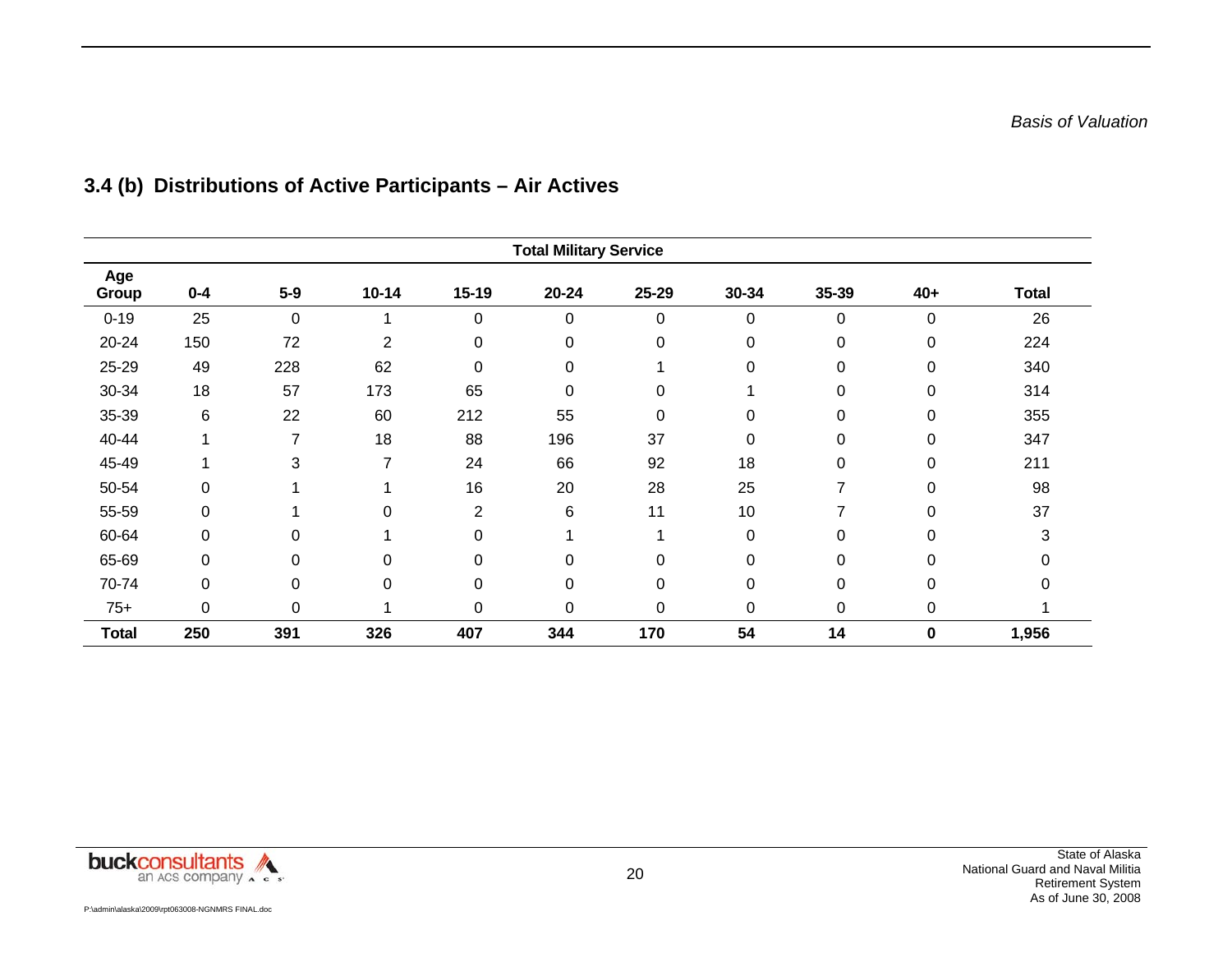| <b>Total Military Service</b> |         |                |                  |                  |           |             |       |                |             |              |
|-------------------------------|---------|----------------|------------------|------------------|-----------|-------------|-------|----------------|-------------|--------------|
| Age<br>Group                  | $0 - 4$ | $5-9$          | $10 - 14$        | $15-19$          | $20 - 24$ | 25-29       | 30-34 | 35-39          | $40+$       | <b>Total</b> |
| $0 - 19$                      | 170     | $\mathbf 0$    | 0                | $\mathbf 0$      | 0         | $\mathbf 0$ | 0     | 0              | $\mathbf 0$ | 170          |
| 20-24                         | 309     | 102            | $\mathbf 0$      | 0                | 0         | 0           | 0     | 0              | $\pmb{0}$   | 411          |
| 25-29                         | 84      | 234            | 51               | $\boldsymbol{0}$ | 0         | 0           | 0     | 0              | 0           | 369          |
| 30-34                         | 36      | 49             | 110              | 28               | 0         | 0           | 0     | 0              | 0           | 223          |
| 35-39                         | 22      | 35             | 48               | 114              | 40        | 0           | 0     | 0              | 0           | 259          |
| 40-44                         | 3       | 11             | 28               | 56               | 92        | 19          | 0     | 0              | 0           | 209          |
| 45-49                         | 0       | 3              | 14               | 26               | 32        | 44          | 13    | $\mathbf 0$    | $\pmb{0}$   | 132          |
| 50-54                         | 0       | $\overline{2}$ | 3                | 7                | 12        | 16          | 14    | 5              | 0           | 59           |
| 55-59                         | 0       | 0              | $\mathbf 0$      | 0                | 7         | 9           | 10    | 4              | 0           | 30           |
| 60-64                         | 0       | 0              | $\mathbf 0$      |                  | 0         | $\mathbf 0$ | 4     | $\overline{2}$ | $\Omega$    |              |
| 65-69                         | 0       | $\Omega$       | 0                | 0                | 0         | 0           | 0     | 0              | 0           |              |
| 70-74                         | 0       | 0              | $\boldsymbol{0}$ | $\mathbf 0$      | 0         | 0           | 0     | 0              | 0           |              |
| $75+$                         | 0       | 0              | 0                | 0                | 0         | 0           | 0     | 0              | 0           | 0            |
| <b>Total</b>                  | 624     | 436            | 254              | 232              | 183       | 88          | 38    | 11             | 0           | 1,866        |

# **3.4 (c) Distributions of Active Participants – Army Actives**

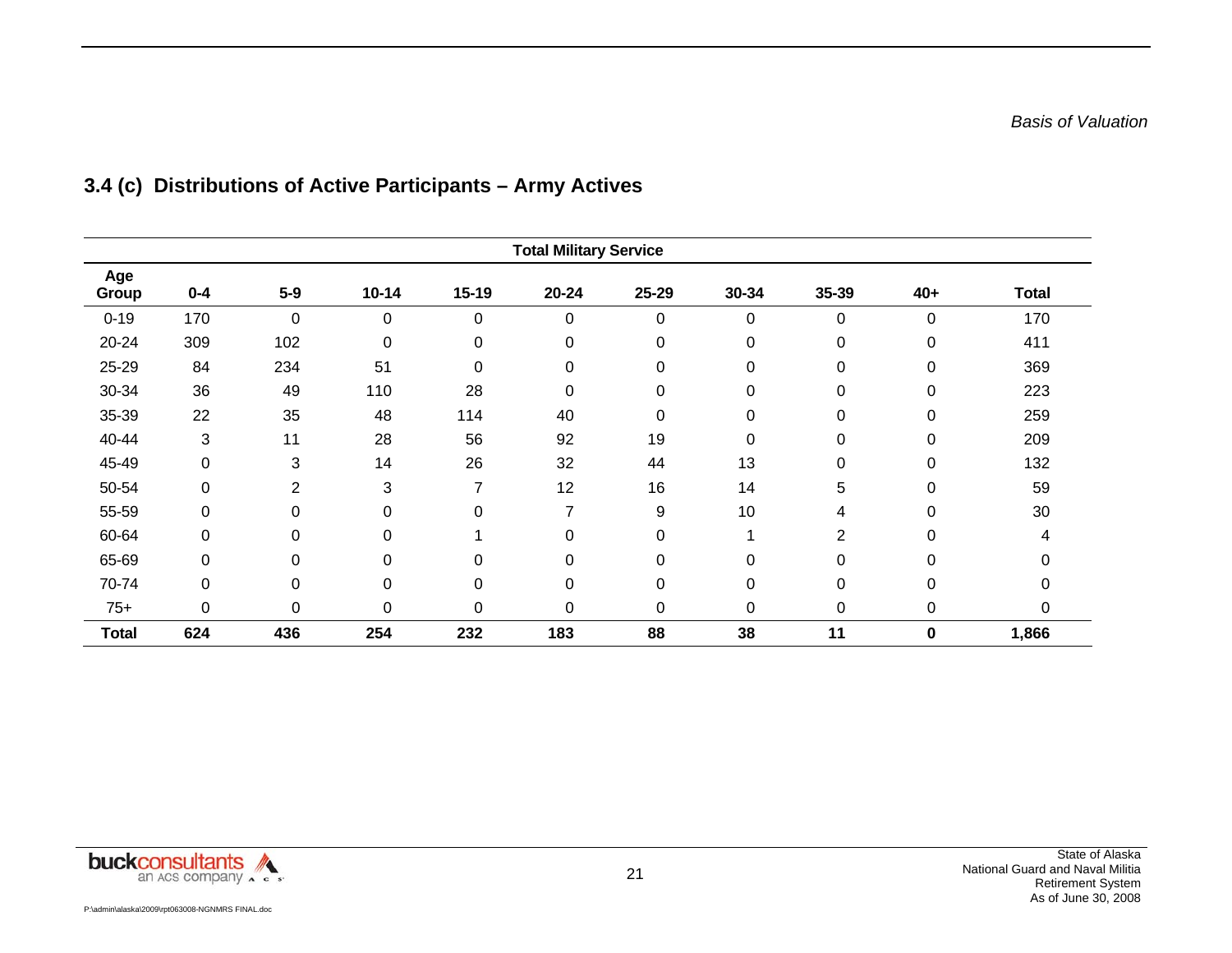| <b>Total Military Service</b> |         |                |             |             |                |          |       |       |           |              |
|-------------------------------|---------|----------------|-------------|-------------|----------------|----------|-------|-------|-----------|--------------|
| Age<br>Group                  | $0 - 4$ | $5-9$          | $10 - 14$   | $15-19$     | $20 - 24$      | 25-29    | 30-34 | 35-39 | $40+$     | <b>Total</b> |
| $0 - 19$                      | 3       | 0              | 0           | 0           | 0              | 0        | 0     | 0     | 0         | 3            |
| $0 - 24$                      | 9       | 2              | 0           | 0           | 0              | 0        | 0     | 0     | 0         | 11           |
| 25-29                         | 3       | 3              |             | 0           | 0              | 0        | 0     | 0     | 0         |              |
| 30-34                         | 0       | 2              |             |             | 0              | $\Omega$ | 0     | 0     | $\Omega$  | 10           |
| 35-39                         | 0       | $\overline{2}$ | 5           | 4           | $\overline{2}$ | $\Omega$ | 0     | 0     | $\Omega$  | 13           |
| 40-44                         | 2       |                | 2           |             | 5              | 0        | 0     | ი     | 0         | 11           |
| 45-49                         | 0       | 0              |             | 0           | 2              | 3        | 0     | 0     | 0         | 6            |
| 50-54                         | 0       | $\Omega$       |             | 0           | 0              | 3        |       | 0     | 0         | b            |
| 55-59                         | 0       |                | 0           |             |                | 4        |       | 0     | 0         | 8            |
| 60-64                         | 0       | $\Omega$       | 0           | $\Omega$    | $\Omega$       | $\Omega$ |       | 0     | 0         |              |
| 65-69                         | 0       | 0              | 0           | $\Omega$    | ი              | 0        | 0     |       | 0         |              |
| 70-74                         | 0       | $\Omega$       | 0           | $\Omega$    | 0              | $\Omega$ | 0     | 0     | 0         |              |
| $75+$                         | 0       | 0              | $\mathbf 0$ | $\mathbf 0$ | 0              | 0        | 0     | 0     | $\pmb{0}$ | 0            |
| <b>Total</b>                  | 17      | 11             | 17          | 7           | 10             | 10       | 3     | 0     | 0         | 75           |

# **3.4 (d) Distributions of Active Participants – Navy Actives**

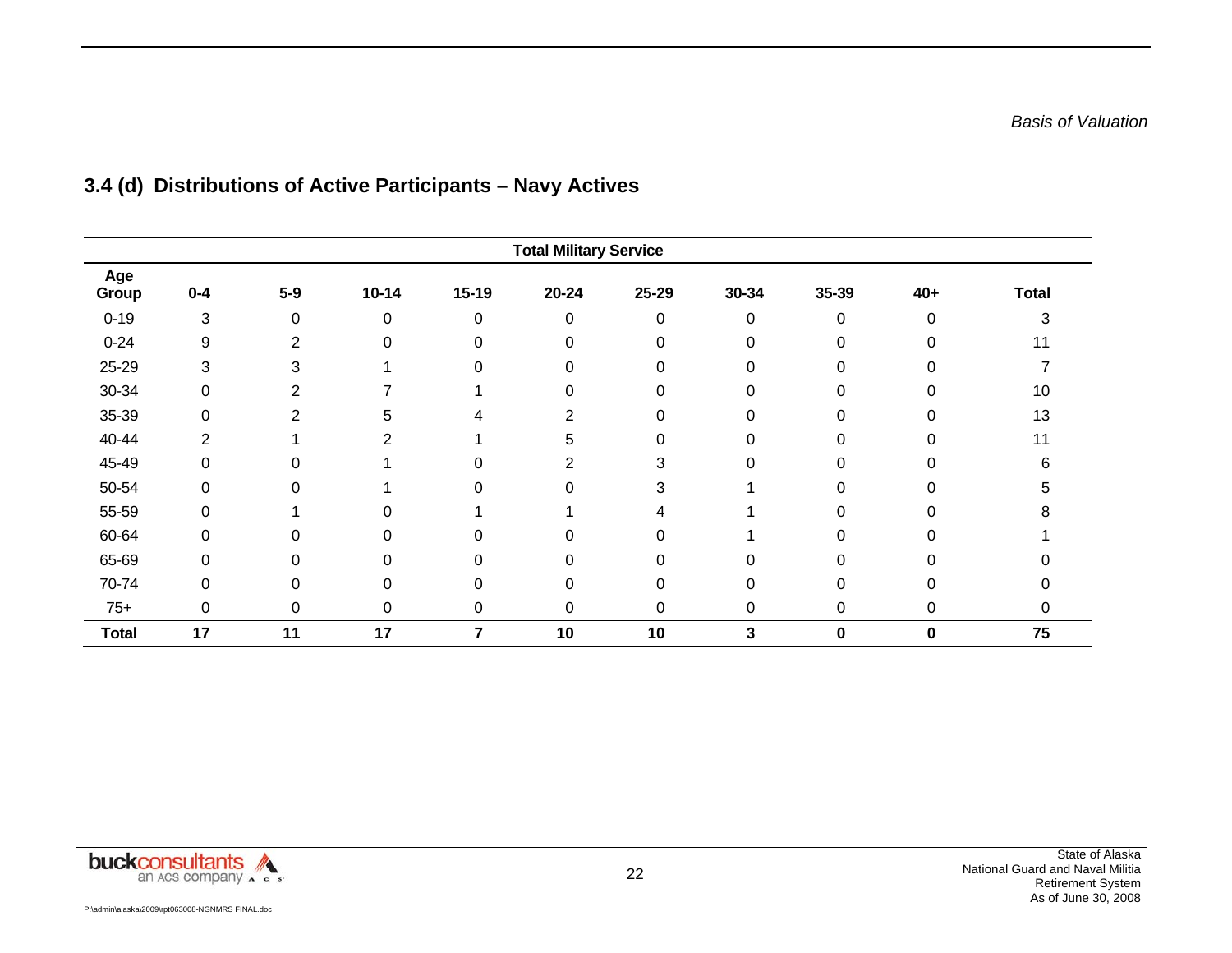### **3.5 Actuarial Methods and Assumptions**

1. **Actuarial Method –** Entry Age Normal Actuarial Cost. Liabilities and contributions shown in the report are computed using the Entry Age Normal Actuarial Cost method of funding. Any funding surpluses or unfunded accrued liability is amortized over 20 years less the average total military service of active members.

The Accrued Liability under this method at any point in time is the theoretical amount of the fund that would have been accumulated had annual contributions equal to the normal cost been made in prior years (it does not represent the liability for benefits accrued to the valuation date).

The Unfunded Liability is the excess of the actuarial accrued liability over the actuarial value of system assets measured on the valuation date.

Under this method, differences between the actual experience and that assumed in the determination of costs and liabilities will emerge as adjustments in the Unfunded Liability, subject to amortization.

#### 2. **Actuarial Assumptions**

- (a) Interest 7.25% per year, compounded annually, net of investment expenses.
- (b) Administrative Expenses The expense load is equal to the average of the prior 2 years actual administrative expenses rounded to the nearest \$1,000 as follows:

| Fiscal Year Ending June 30 | Amount  |
|----------------------------|---------|
| 2008                       | 124,605 |
| 2007                       | 150,392 |
| Total                      | 274,997 |
|                            |         |
| Expense Load (Rounded)     | 137,000 |

(c) Mortality 1994 Group Annuity Mortality Basic Table for males and females, 1994 base year without margin.

Sample disabled mortality rates are shown below:

| Age |       | Rate    |
|-----|-------|---------|
|     | Males | Females |
| 30  | .0495 | .0432   |
| 40  | .0476 | .0396   |
| 50  | .0580 | .0401   |
| 60  | .0746 | .0442   |
| 70  | .0873 | .0536   |

(d) Turnover Turnover is assumed at 25% in the first year, and at 8% in the second; both rates are independent of age. Turnover after the second year is assumed to follow the T-3 Table published in the Pension Actuary's Handbook. Sample rates are:

| Rate<br>Age                                  |  |
|----------------------------------------------|--|
| 30<br>.04930<br>.04041<br>40<br>.02172<br>50 |  |